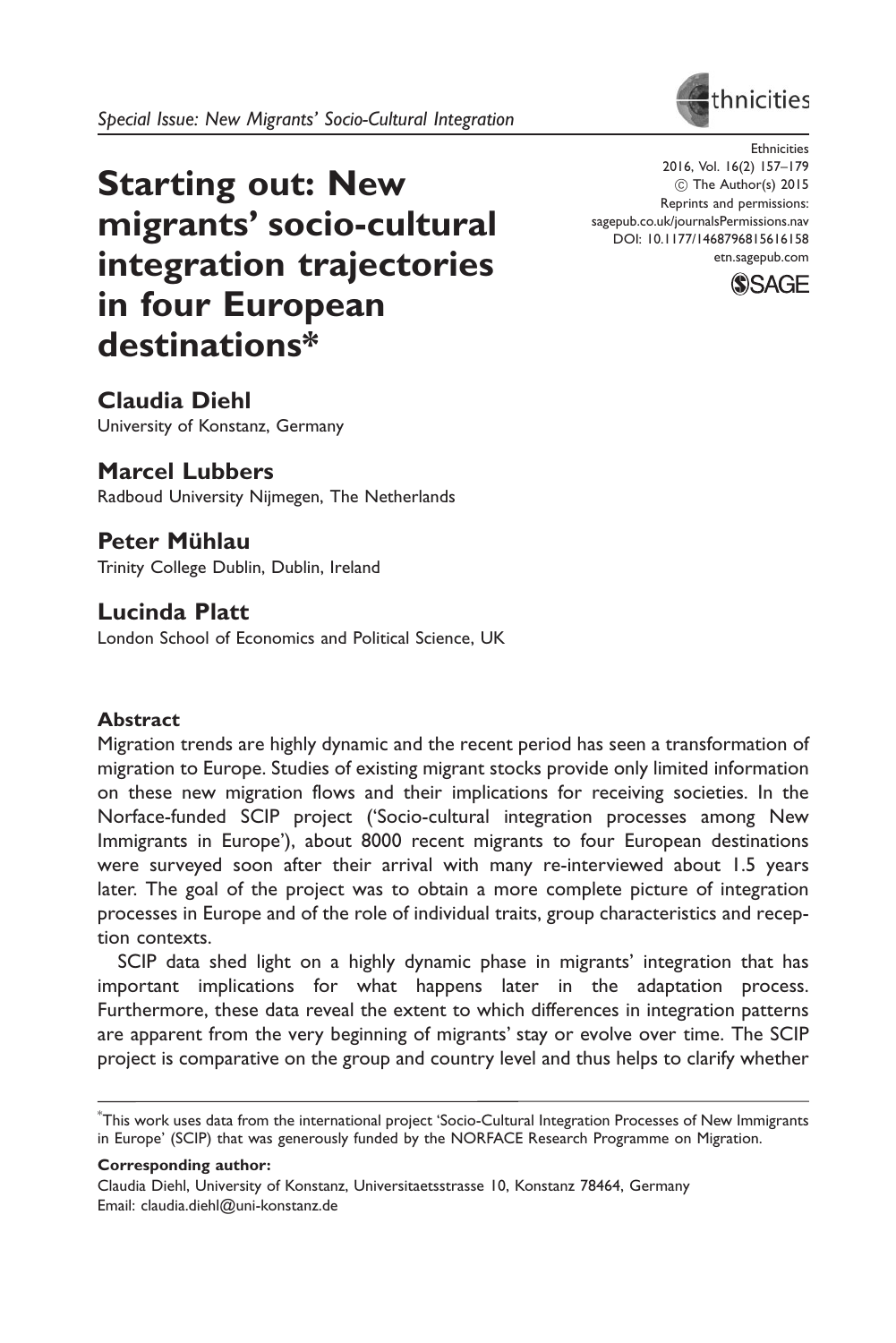country-specific integration patterns reflect characteristics of host country institutions and their ethnic boundaries – or can be attributed to the particularities of the immigrants these countries attract.

This special issue demonstrates the potential of the data for addressing such questions, fundamental to our understanding of current and future migrant integration by bringing together six articles that tackle migrants' early adaptation, for example their language acquisition, the role of religiosity in finding a job, group differences in identification and acculturation, and experiences of discrimination across contexts. It also gives an insight into some limitations of the data set, describes the methodological challenges and possibilities in using it, and aims to inspire further research based on this unique data source.

#### Keywords

SCIP, migration, integration, Europe, ethnic boundaries

Throughout Europe, there is an ongoing debate about the structural and sociocultural integration of ethnic minorities. In Western Europe, questions of integration of Muslim minorities in particular drove the growing scepticism towards the concept of multiculturalism (Brubaker, 2001; Joppke, 2004). More recently, the large flows of migrants from Eastern Europe following EU enlargement in 2004 put the issue of migrant integration squarely on the political and research agenda once again, and this has been further enhanced by the current increase in refugees and asylum seekers. The last couple of decades have witnessed a large number of quantitative research studies addressing issues of immigrant integration in Europe in comparative perspective, and exploiting both general and specialist data sources. These studies reflect not only major changes in the migration landscape but also increasing critical engagement with concepts of assimilation and integration, and their reworking in the face of 'new' migration to the US and debates about the realities facing the new second generation (Portes, 1996; Waldinger and Perlmann, 1998). Many of these European studies have been inspired and informed by prominent theoretical developments in the field of neoassimilation theory (Alba and Nee, 1999; Esser, 2009), segmented assimilation (Portes and Rumbaut, 2001), the literature on ethnic boundaries (Alba, 2005; Wimmer, 2008) and psychologically oriented accounts of the integration process from the field of cross-cultural psychology (Berry et al., 2006). At the same time, a more critical stance, focusing on the specifics of the European context among writers such as Favell (e.g. Favell, 2008) and Crul (e.g. Crul and Schneider, 2010) has (further) problematised the concept of integration and foregrounded the often overlooked dynamics in migrant settlement and transnational connections, and critiqued the methodological nationalism (Amelina and Faist, 2012) of many accounts. Yet, despite these important theoretical and methodological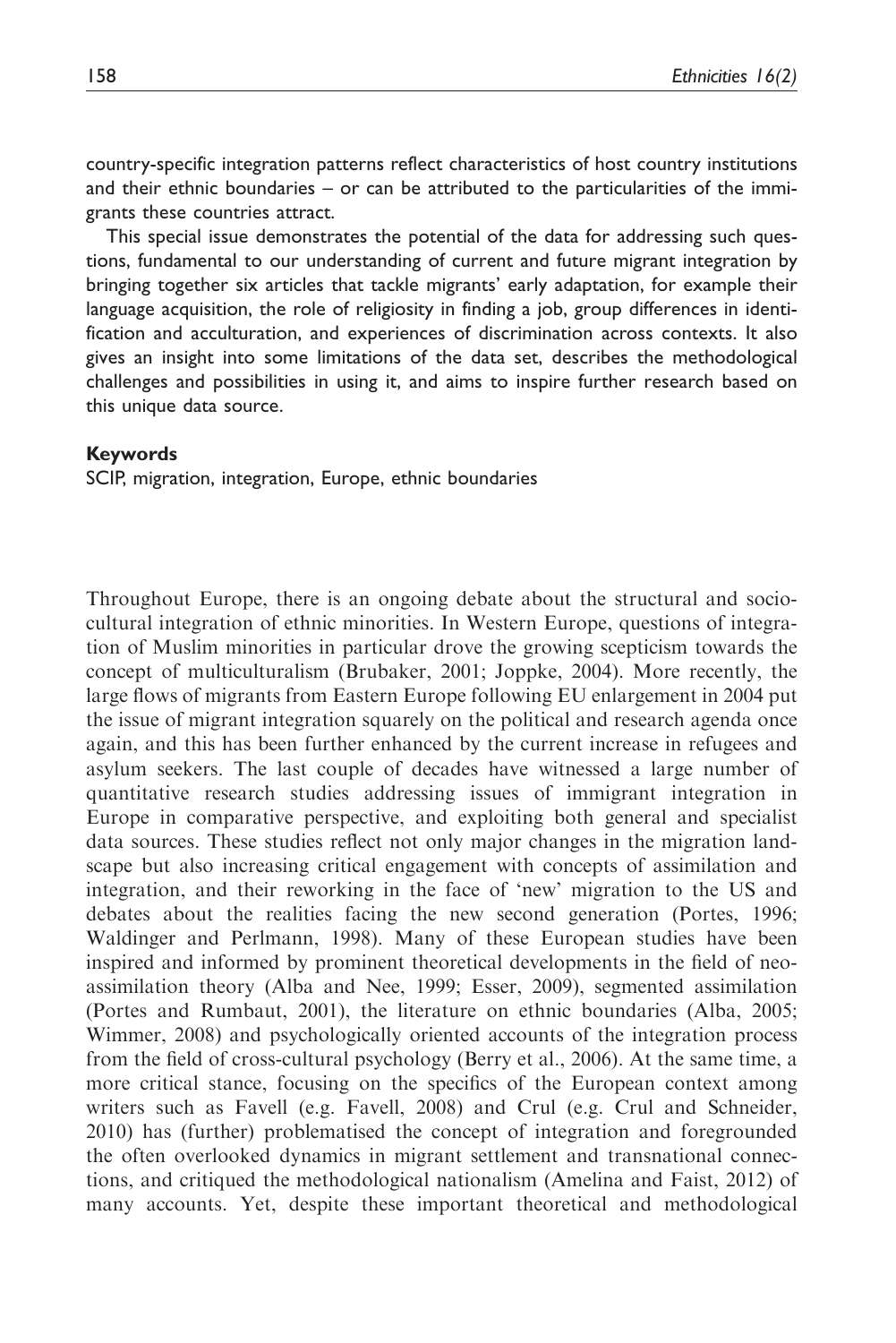advances, a number of critical questions concerning immigrant integration, relating to differential selection of migrants, and speed and direction of adaptation remain unanswered. This is, we would argue, because with existing data they remained unanswerable till now.

In the European context, there is an increasing number of empirical studies – some even based on longitudinal data – that reveal how integration outcomes differ substantially between immigrants from different origins across a number of Western European countries (see Diehl and Schnell, 2006; Kogan, 2011 for Germany; Gijsberts and Dagevos, 2007; Luthra, 2013; Tolsma et al., 2007; Martinovic et al., 2009 for the Netherlands; Heath and Demireva, 2013; Longhi et al., 2013 for the UK; Beauchemin et al., 2010; Vallet and Caille, 1996 for France). But when it comes to explaining these group-specific outcomes, there is only a limited extent to which studies based on classical integration surveys can take into account migrants' premigration characteristics (e.g. those related to their cultural, social, regional and economic background). It is thus difficult to assess if group differences in integration processes reflect different starting points which tend to converge over time, or stable pre-existing group characteristics that persist and are reproduced, or whether group differences evolve over time in the receiving societies and reflect group-specific reception contexts. The selectivity of migrant groups relative to their origin country counterparts as well as compared with other groups may also affect their integration processes (Ichou, 2014), but the implications of such selectivity across economic and cultural domains can only be understood if we know what characteristics, resources and orientations they arrive with. This problem of disentangling post-migration integration dynamics from immigrant characteristics upon arrival (Schwartz, 2005: 299f) is particularly relevant when it comes to explaining the ongoing disadvantage of those ethnic groups whose integration appears to lag behind that of others – a phenomenon that is easily attributed to cultural or religious group characteristics in public debates on this issue (for the German debate see Sarrazin, 2010; for the Netherlands this debate is dominated by Geert Wilders, leader of the successful Party for Freedom; for the UK see e.g. Battu and Zenou, 2010; for the US Chua and Rubenfeld, 2014).

A similar problem arises in cross-national comparative research dealing with integration outcomes in different European destinations, which provide a wide variety of institutional practices that can impact immigrants and their descendants (Crul and Schneider, 2010). Despite compelling theoretical arguments that various macro-level factors impinge upon the opportunities and constraints affecting migrants' integration strategies (e.g. Joppke, 1999, 2004; Wimmer, 2008) studies that analyse comparable origin groups in different destinations and can thus test how the societal context shapes integration patterns remain rare (see e.g. Ersanilli and Koopmans, 2011; Haberfeld et al., 2011; Tucci, 2004; Van Tubergen, 2006). Furthermore, they typically study established migrant cohorts (for an exception see Kogan, 2006 on new migrants' labour market integration) or focus on the second generation (Crul et al., 2012). Accordingly, we do not know to what extent differences in migrants' integration trajectories across destinations reflect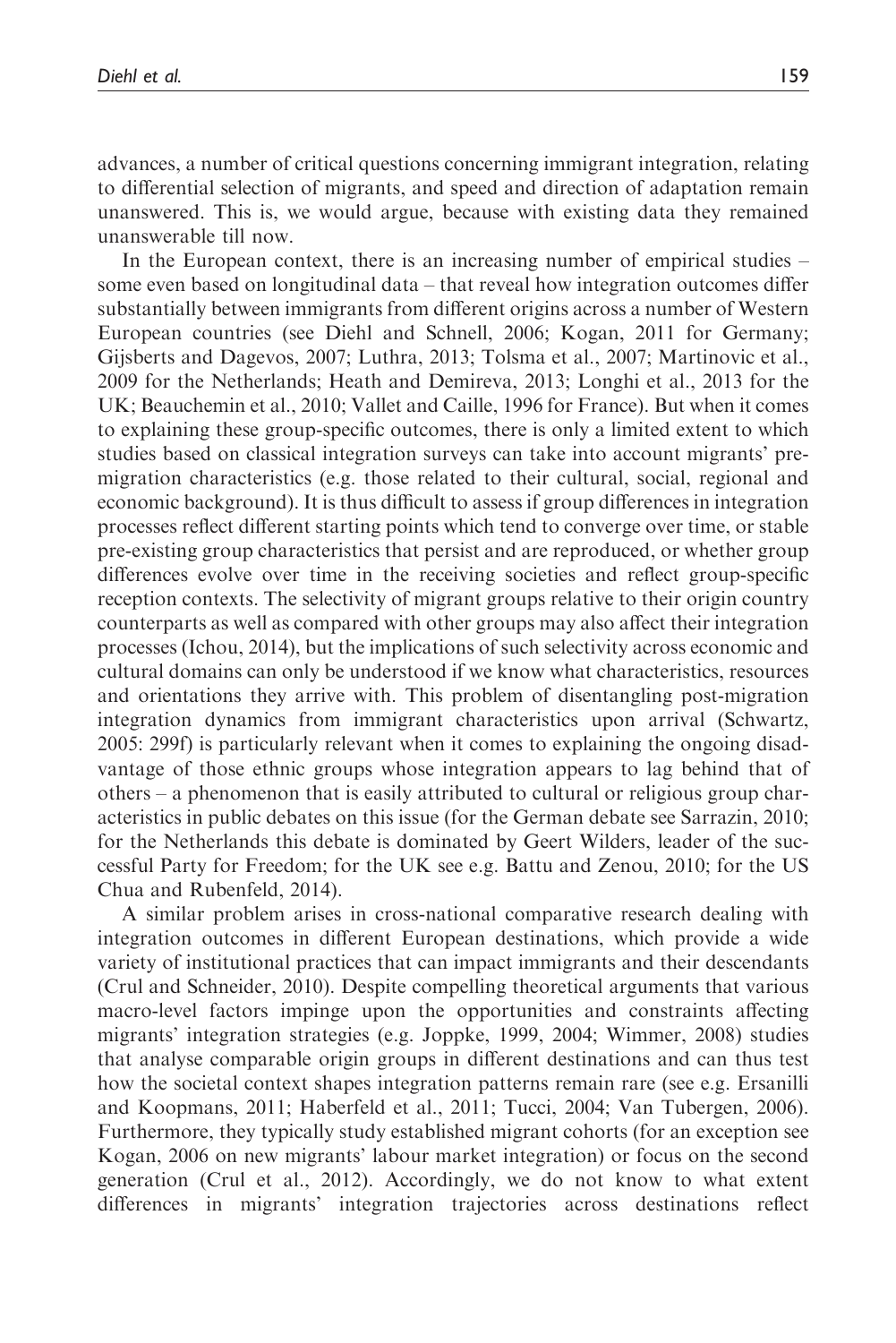country-specific immigrant selectivity or reception contexts including ethnic boundaries, integration policies or the broader institutional setting. A number of researchers have been at pains to emphasise that national contexts may be overly narrow for interpreting the experience of those many migrants who do not live in one nation, but hold strong transnational relations and travel between countries (Amelina and Faist, 2012; Favell, 2008; Snel et al., 2006). It is, nevertheless, an open question how levels and development of transnationalism are dependent on the receiving context, over and above the relationship between transnationalism and patterns of integration (Snel et al., 2006).

Increasing debate in Europe about the socio-cultural integration of migrants, especially those of Muslim background (Brubaker, 2001; Joppke, 2004) has led to a new emphasis on migrants' cultural identities. For a long time, there was a lack of sociological, theory-driven, and quantitatively based research on this topic. This has started to change during the last decade with a number of quantitative studies on immigrants' social ties, religiosity and identities (Diehl and Koenig, 2013; Kanas and Van Tubergen, 2009; Kanas et al., 2012; Leszczensky, 2013; Maliepaard and Phalet, 2012; Maliepaard et al., 2010; Maliepaard et al., 2012; Nandi and Platt, 2015; Platt, 2014; McAndrew and Voas, 2014). However, cross-nationally comparative research on these issues is still at an early stage, mostly due to a lack of data. Existing data sets that are used for comparative research such as census or labour market data often include only a limited number of indicators on migrants' socio-cultural integration. Accordingly, comparative studies on immigrant integration mostly tackle their integration in the labour market and the educational system (although see De Hoon and Van Tubergen, 2014; Ersanilli and Koopmans, 2010; Fleischmann and Phalet, 2012; Jacob and Kalter, 2013; Van Tubergen and Sindradóttir, 2011). Research on the relationship between structural and cultural dimensions of the integration process – and group and country-specific differences in these relationships – depends on cross-nationally comparative data covering a broad set of dimensions of immigrants' integration processes. If such data are to provide evidence for the causal relationship between, for example migrants' social networks and their labour market integration, they also need to be longitudinal. That is, they need to provide at least two time points at which both socio-cultural indicators and structural measures are evaluated.

In the Norface research programme on migration (http://www.norface.org/), several projects set out to tackle these open questions in migration research. Among these projects, the Socio-Cultural Integration of New Immigrants (SCIP) project had a specific focus on new immigrants in several European destinations. It was initiated in 2009 and more than 8000 recently arrived immigrants in four European countries were surveyed as part of the study. The project was driven by the recognition that migration trends are highly dynamic and the recent period has witnessed a transformation of migration to Europe (data available at GESIS, see Diehl et al., 2015).

On the one hand, we have seen the opening up of the EU to new countries with freedom of movement for their citizens, and, on the other hand, there has been a move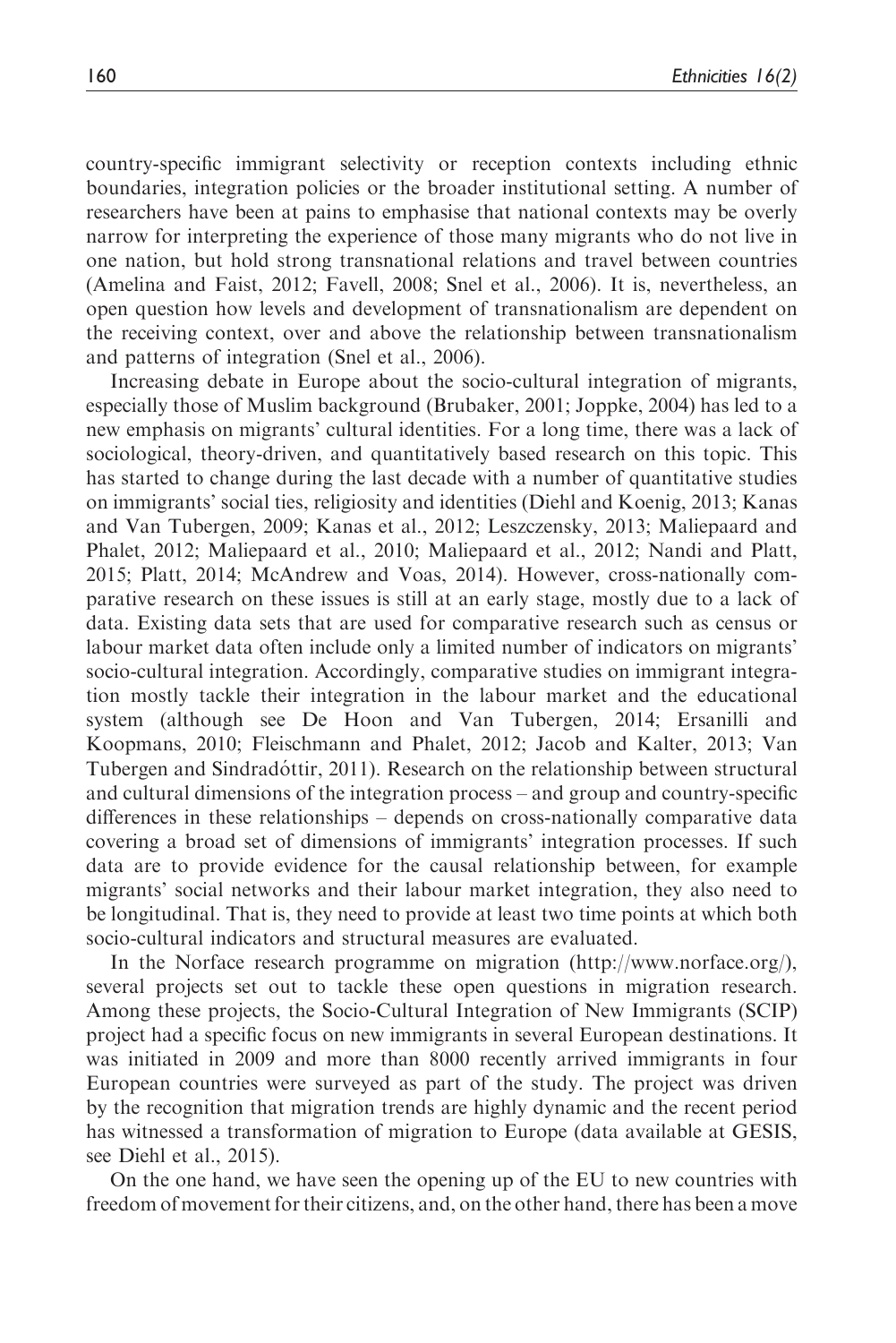towards increasingly 'managed' migration for third country nationals. This has enabled intra-EU movers to be very flexible in where they work and live, providing interesting opportunities to question the extent to which migrants from these countries actually intend to stay and to 'integrate' as conceived of in the traditional classical assimilation literature (Favell, 2008). We know that there is a substantial degree of return and circular migration among Eastern European migrants in Western Europe (Engbersen et al., 2013; White, 2014), which was already identifiable in the pre-accession period (Kalter, 2011). But we do not have a good understanding of the implications of such mobility for early integration processes.

Non-EU, or third country migrants, do not face the same opportunities for flexibility and are highly constrained, as well as increasingly selected, in the era of managed migration. Yet, it cannot be assumed that their integration trajectories will follow the same path as those of long-settled immigrants. Recent migrant cohorts from 'traditional' migration countries differ strongly from established cohorts in terms of background, skill and life chances, as well as in the shifting contexts of reception. Hence, studies of existing migrant stocks, which typically include only small numbers of newcomers, provide only very limited information on these new migration flows and their implications for receiving societies.

The first years after migration are dynamic and deemed to be highly relevant for subsequent integration processes. Conditioned by intentions to stay in a destination country, migrants typically acquire the receiving society language and start interacting with majority members, many have to find a job and some begin to develop emotional attachments to their host country. Much of what happens later on can be expected to reflect and be shaped by these early experiences. For example, migrants' first jobs in the destination country affect their opportunities for developing skills, the quality of their work experience and their work-related social contacts, which largely determine their further career development. In a similar vein, those who arrive with high expectations, face their new environment with the often-cited 'immigrant optimism' (Kao and Tienda, 1995); but the experience of discrimination and exclusion soon after their arrival may engender social and emotional distance from the majority, which may turn into self-fulfilling prophecies in the long run (Röder and Mühlau, 2011, 2012). Due to a lack of data, these early dynamics have so far remained an unexplored terrain in integration research. Studying new migrants, therefore, has the potential both to provide important descriptive information on recent immigrant flows to Europe and to help settle such unresolved questions of current integration research.

### Opening up a black box of integration research

The SCIP study, which provides the basis of this special issue, therefore, helps to open up this black box of integration research. By studying new migrants, it makes it possible to account for the fact that migrants' individual resources and other characteristics, and integration processes do not start from scratch, and also vary with their intentions to stay. Many have begun to learn the language of the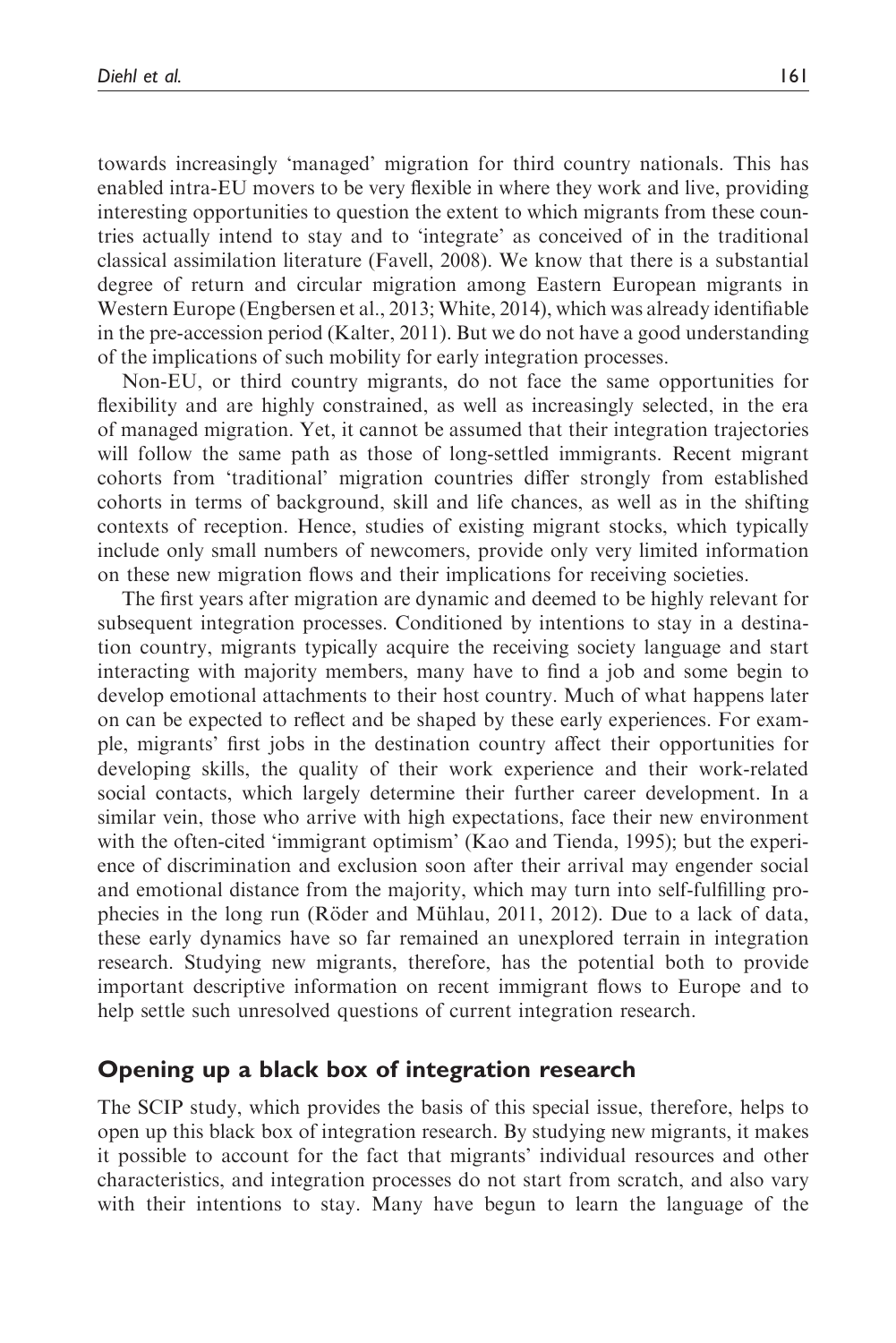destination country prior to migration, others have already spent time in the destination country or have friends and acquaintances there; while others will have no incentive to learn the language because they anticipate a short stay. Some will be travelling to jobs already contracted before departure; others will be more speculative in their search for work; and even those who have never been to the destination country will differ in terms of their regional, cultural and social background, their ethnic and religious identities, their values and attitudes, language skills or expected duration of stay. While these characteristics can be expected to influence their integration processes they cannot be measured (or only rudimentarily) retrospectively, after several years in the destination country, since elapsed duration will shape subsequent responses. The SCIP survey was able to capture these characteristics in some detail because migrants were first interviewed soon after their arrival (for the questionnaire see www.scip-info.org). SCIP data thus allow researchers to shed light on the extent to which differences in integration patterns existed from the very beginning of migrants' stay or evolved over time.

A second advantage of the SCIP project is that it is comparative in focus on the group and country level. As noted, current research has demonstrated considerable variability in integration strategies between groups of migrants. Of course, the concept of group is not unproblematic itself in this context. Ideally, ethnic groups are not predefined by the researcher but 'groupness' is considered as a variable. This, however, raises many practical issues. Not sampling by country of origin leads to an ethnically extremely heterogeneous population and raises serious challenges for own-language interviewing. The SCIP team, therefore, decided to sample by origin, to include similar groups in different countries and to survey two groups in each country that vary in terms of size, social status, national origin and religious identity. Moreover, the survey provided space for the migrants to express to what extent they identify with ethnic groups from the country of origin as well as with the country of origin and country of destination.

To capture both the implications of intra-EU 'liquid' migration (Engbersen et al., 2010), and of managed migration for third country nationals, the SCIP project surveyed Poles, in addition to an old colonial or guest worker group such as Turks in Germany and the Netherlands and Pakistanis in Great Britain. These groups make up a substantial share of the total migrant population in the chosen destination countries and vary along a number of dimensions, including, notably, religion (Catholics versus Muslims), but also social status (medium to high-skilled versus less-skilled migrants) as well as the primary distinction between EU citizens and non-EU-citizens.<sup>1</sup>

To take this diversity of migrant inflows into account is important not only from a policy perspective but also for theoretical reasons. Some authors have questioned the relevance of the concept of integration – and even more so 'assimilation' for recent inflows (Favell, 2013). This is not only because it has been argued for the US context – most prominently by Portes and colleagues (Portes and Rumbaut, 2001) – that becoming similar to the majority does not necessarily come along with economic upward mobility but can also imply 'downward assimilation' to the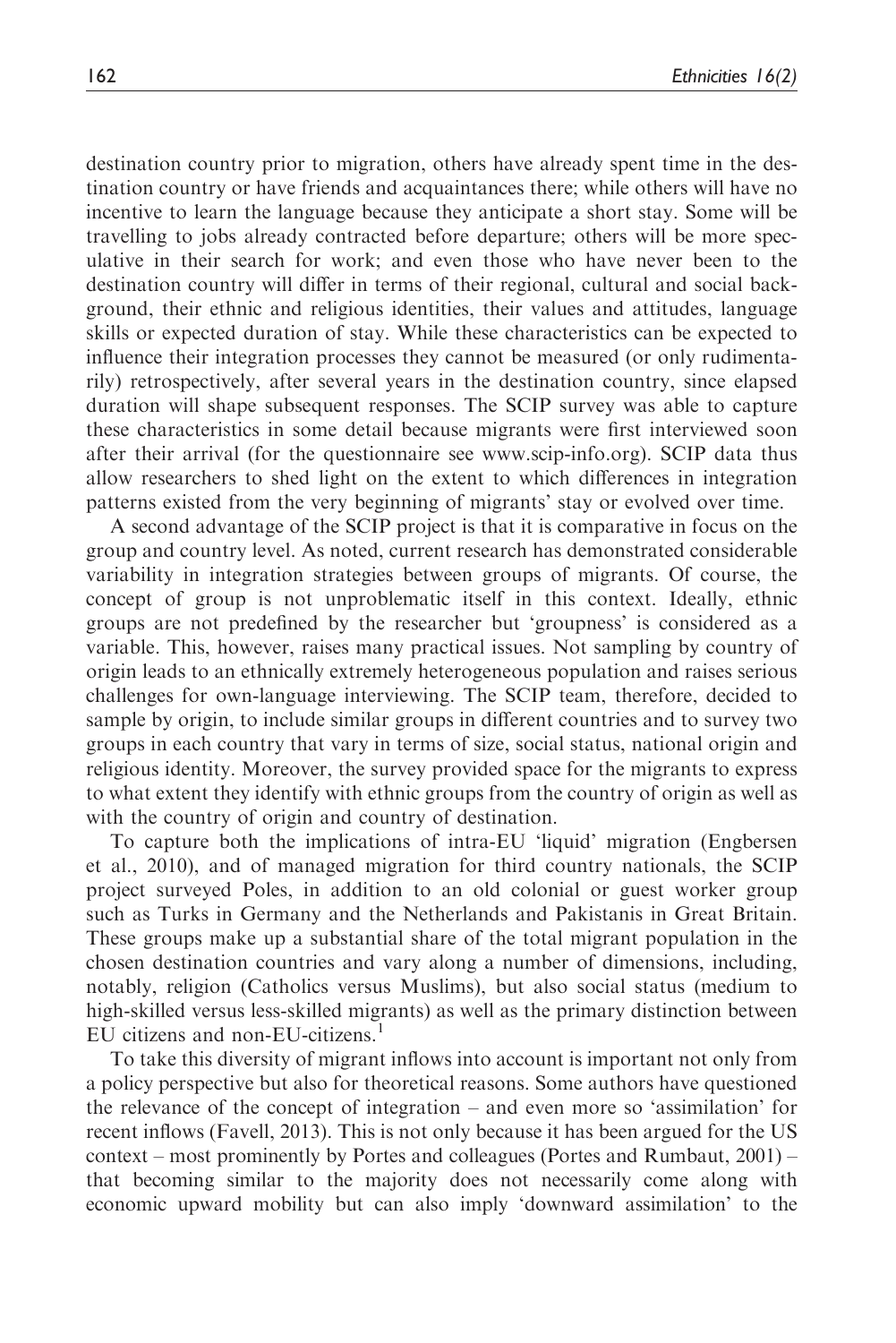black urban underclass. In the European context, some authors point out that internationally mobile and highly skilled individuals (Faist, 2013; Favell, 2011), especially intra-EU movers, are not even immigrants in the strict sense and integration is irrelevant for them (Favell, 2013: 56). In particular, they are often economically successful without taking many of the steps that have been described in the literature as the classic paths to success, such as acculturation and naturalisation. Yet, such narratives have themselves been challenged by recognition of the differentiated citizenship that exists among EU migrants (Shutes, 2016), and qualitative accounts of the complexities of negotiating social and structural boundaries for EU migrants in Europe (see e.g. Scott, 2006). We started out from the assumption that it is an empirical question whether the relationship between migrants' cognitive, social and cultural adaptation on one hand and their structural integration on the other hand (most importantly in the educational system and the labour market) is less strong for some groups than for others; and that it is a question that can only be answered by comparing integration trajectories of 'old' and 'new' groups that differ substantially in terms of their social and legal status and cultural background.

The different immigrant groups included in the SCIP project have been studied in four destination countries: Great Britain, the Netherlands, Germany and Ireland. In this respect, the SCIP project followed the approach of comparative European projects such as The Integration of the European Second Generation (TIES) project that have started out from the assumption that the role of national integration contexts has not received enough attention in research primarily shaped by North American perspectives on integration. As Crul and Schneider (2010: 1250) put it 'The most interesting difference from the US is that Europe consists of different countries'. It is clearly an advantage that studying integration patterns across European countries renders it possible to look into the role of contexts by studying similar groups in different national reception contexts. However, given the numerous dimensions of receptions contexts including integration policies, ethnic boundaries and more generic policies affecting the labour market and educational system, it is necessary to start out with clear assumptions about which dimensions are important and why.

The selection in the SCIP project aimed at covering various migration dynamics which are known to affect integration in European countries. Great Britain is an example of a country which relied on populations from its former colonies to compensate for labour shortages (Joppke, 1999) while Germany is the archetypical case of the 'Gastarbeiter' (guest worker) regime. The Netherlands may be considered as a mixed case, whereas Ireland is a new immigration country. The selection also covers major types of symbolic boundary configurations as expressed in the attitudes of the majority population. In Bail's (2008) categorisation, Britain, Germany and the Netherlands are old immigration countries in the European core which emphasise cultural and linguistic boundaries, whereas Ireland belongs to new immigration countries on the European periphery, where religious and racial boundaries prevail. To explore newcomers in different receiving society contexts, and to compare the experiences of newly arrived immigrants from the same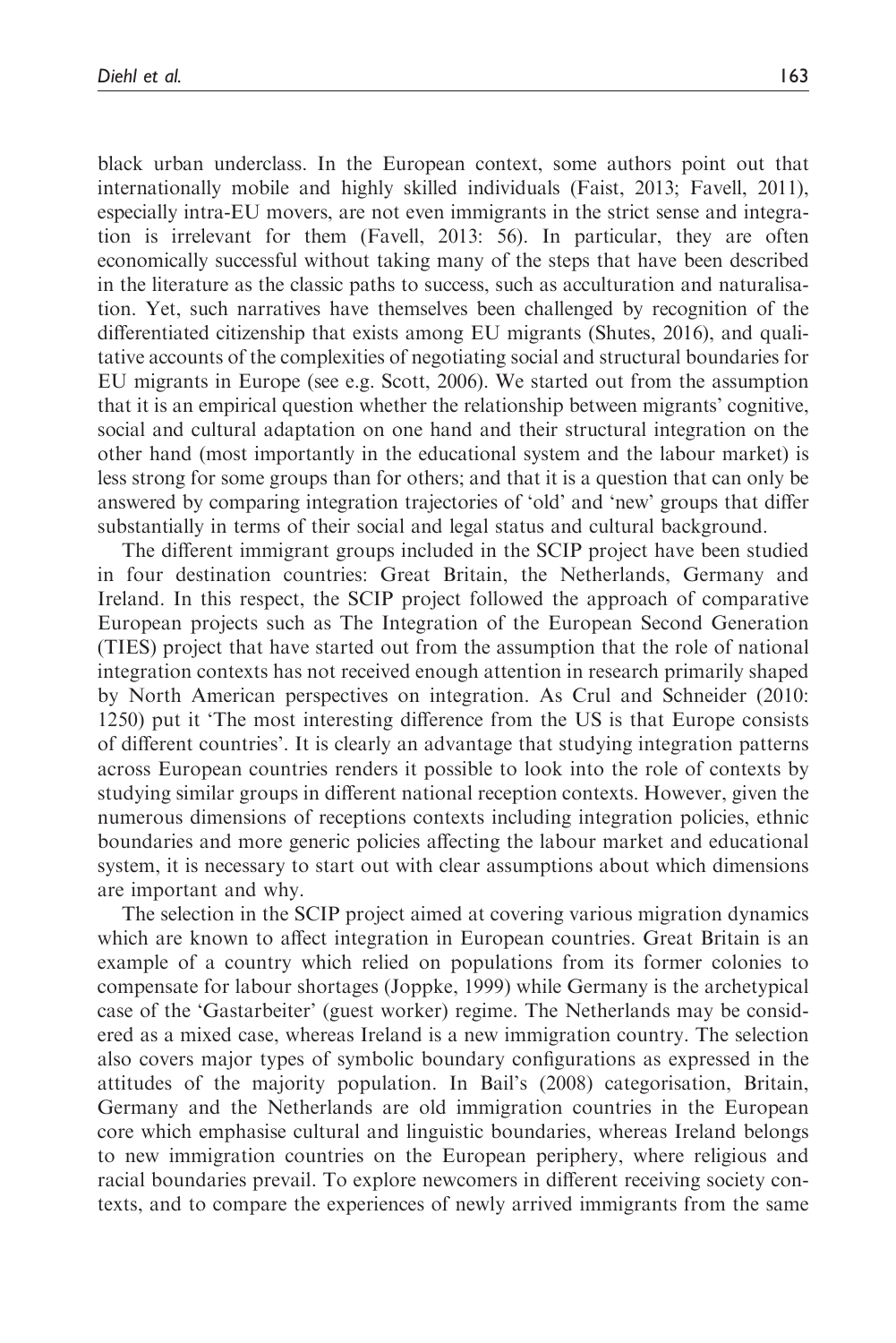origin countries across these contrasting reception contexts helps us to clarify whether differences in country specific integration patterns reflect characteristics of host country institutions and ethnic boundaries – or can be attributed to the particularities of the immigrants these countries attract, i.e. to country-specific immigrant selectivity.

A third contribution of the SCIP project is its emphasis on the socio-cultural dimension, including migrants' core networks, their acculturation attitudes, cultural consumption, identification and religiosity. By collecting data on a broad set of dimensions, the relationship between these characteristics and migrants' integration in other spheres such as the labour market or their spatial assimilation can be studied. This makes it possible to shed new light into whether, for example, ethnic or religious ties and identifications are a resource or a barrier in the structural integration process, as well as how this relationship varies across groups and countries (Kroneberg, 2008). To highlight the importance of these dimensions of the integration process by no means comes with empirical or normative expectations that migrants will or should eventually adopt identifications and attitudes of the majority. But it is an interesting and unresolved question who does and who does not; and whether the different paths reflect, for example feelings of exclusion or are free and mainly symbolic choices. It is also of substantive interest whether the consequences of these different paths for migrants' structural integration are the same for all groups, or are themselves mediated by status and flexibility.

In sum, the goal of the SCIP project was to obtain a more complete picture of integration processes in Europe and of the role of individual traits, group characteristics and reception contexts. This was achieved by collecting data among different groups of new immigrants in different Western European countries, by interviewing these newcomers twice during their first years in the country, and by developing a survey instrument that captures various dimensions of the integration process. The articles compiled in this volume tackle well-known topics of migration research such as migrants' language acquisition, their labour market integration, their religiosity, their experience of discrimination and their identity patterns; but by using SCIP data, they all focus on newly arrived migrants in Europe. By treating a variety of aspects of integration, the papers provide initial insight into the questions raised above, namely the nature of the new migration flows, the relevance of group specific early integration trajectories, the relationship between structural and 'cultural' aspects of integration, and the tricky issue of separating reception contexts and immigrant selectivity in explaining cross-country differences. The coverage is, however, by no means exhaustive. The aim of this special issue is to showcase what can be done with SCIP data, to give an insight into its limitations, and to inspire further research based on this unique data set.

In the remainder of this introduction, we describe data collection, outline the methodological challenges that arise from the two-wave data structure and the most important strategies for dealing with it, provide a brief overview of the papers and discuss the implications of our findings for further research.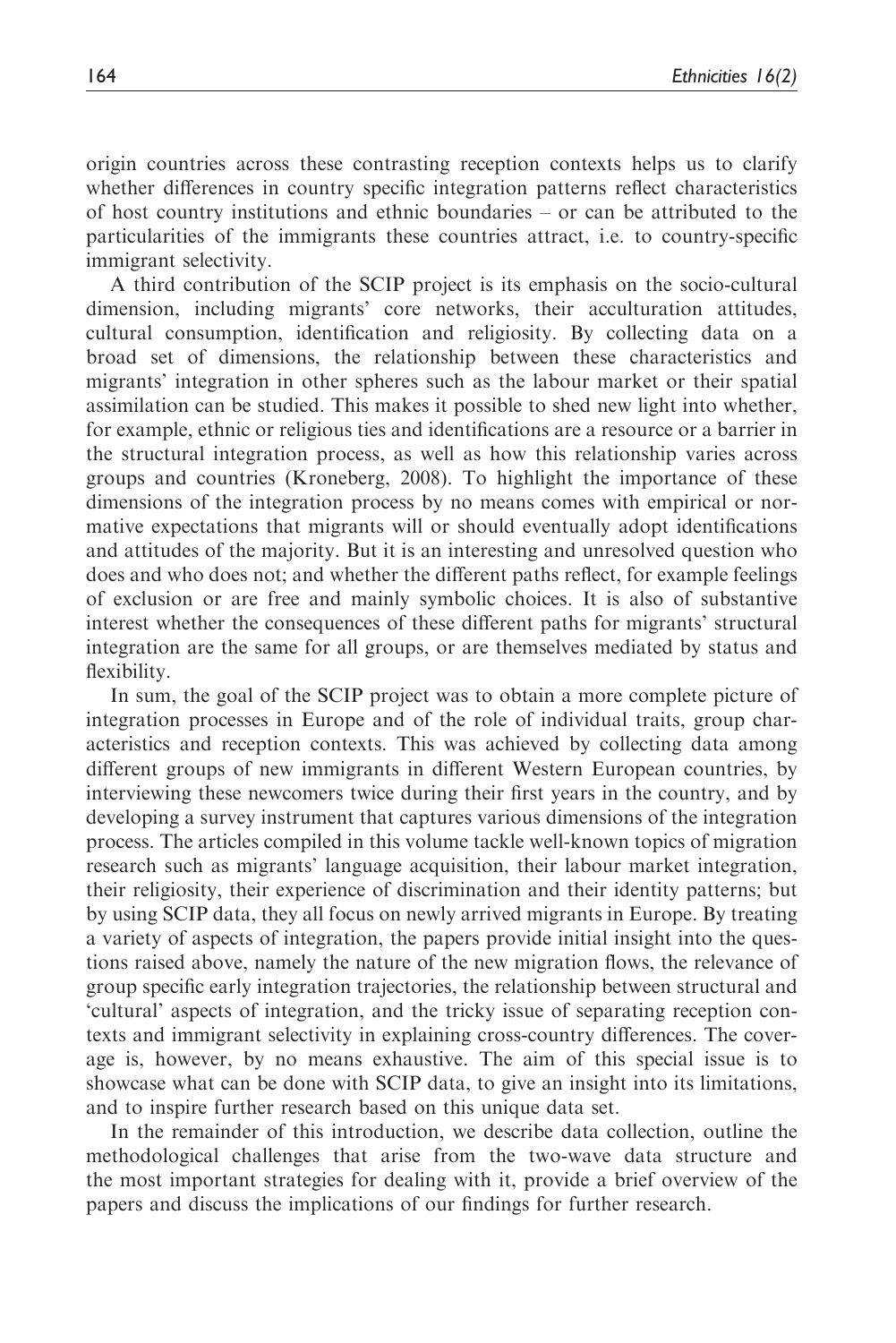## Surveying mobile members of a fuzzy group

Notwithstanding the compelling reasons for surveying recently arrived migrants, actually doing so turned out to be a challenging task. Many new migrants are not yet involved in host country institutions, rendering the use of sampling frames commonly exploited for cross-nationally comparative projects such as school registers not feasible. New migrants are also a dispersed and diverse population that cannot be identified and approached via agencies responsible for specific groups such as refugees. In Germany and the Netherlands, local population registers include information not only on newcomers' names and addresses but also on their date of arrival. In Germany, drawing on these registers, the survey was restricted to five large cities, both to make the sample more comparable with the British and Irish samples, which had to be confined to their respective capital cities, and to contain costs. However, since the absolute number of new migrants to even the largest cities in the Netherlands is far smaller than the migration stream to large German cities, it was necessary to select more municipalities from national register data in the Netherlands in order to reach target numbers of respondents. Ireland and the UK do not have comparable registers that can be used as a sampling frame. This posed a considerable challenge for collecting representative survey data. Respondent-driven sampling (RDS) was implemented in these countries but had to be modified and supplemented by other methods because new migrants turned out to be only weakly linked to each other (Platt et al., 2015; see Gresser and Schacht, 2015 for a full description of sampling, fieldwork and response rates across all four countries).

Sampling was not only challenging for practical reasons but because new migrants are a 'fuzzy' population. Migration is a continuum that involves shortterm stayers such as tourists on one hand and permanent settlers on the other hand. Students, seasonal workers, families accompanying business people who plan to stay abroad for several years, or brides or grooms who join their partners already living in the destination country can all be considered migrants. They all cross a national border and start to adapt to the receiving context to varying degrees. Many of them eventually settle down even though the intention to do so may evolve much later than the decision to migrate. This is because the longer migrants stay, the more social and institutional ties they tend to develop in the receiving country (Massey, 1986), even if some groups continue to characterise themselves as sojourners even after a long period (Bonacich, 1973). On arrival, many migrants plan to stay temporarily unless they are forced to do otherwise, for example because of restrictions that limit their international mobility (Piore, 1979: 51). This renders it impractical and theoretically problematic to screen new arrivals by their envisioned duration of stay in order to achieve a sample of immigrants rather than tourists. Not only are their plans poor predictors of what actually happens; but at the same time, early intentions may be relevant for understanding integration processes among those who (finally) settle. For example, even the illusion of return can hamper migrants' willingness to invest in language skills or education (Dustmann, 2000).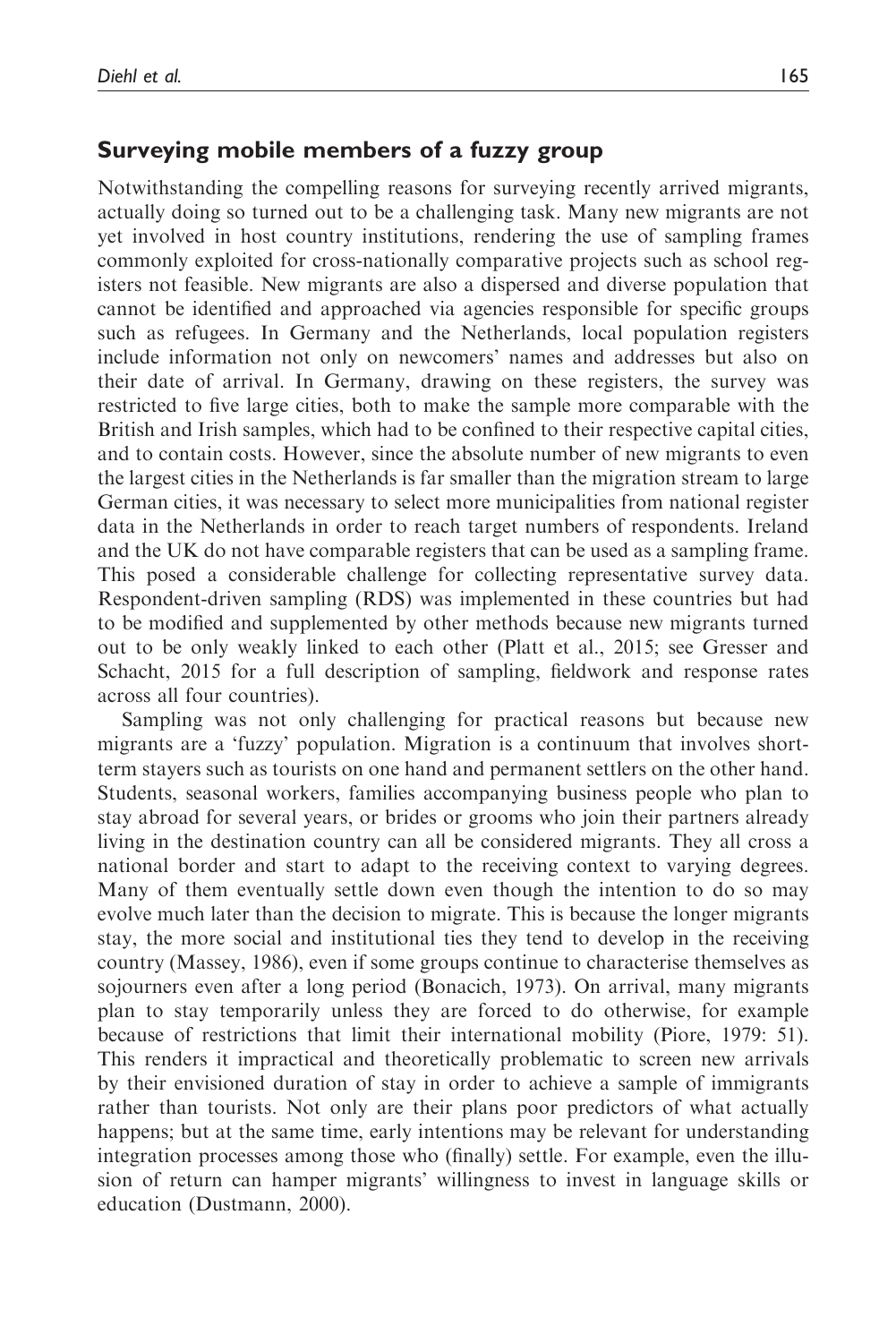Typically, when migrants are sampled from registers, short-term stayers are both small in number, because the stock sample over-represents relatively longer stayers, and under-represented because those who plan to stay in the country for a very short time often do not register. This was to some extent the case in Germany and in the Netherlands. Furthermore, there was a certain time lag between sampling and contacting new migrants. The high number of outdated addresses in Germany and the Netherlands suggests that in the weeks between sampling and the onset of fieldwork many had already moved – either within or out of the country.<sup>2</sup> Finding recent migrants in countries without population registers was likewise challenging because they are a very small share of the population; so the use of active recruitment and incentives was indispensable. However, the likelihood of including very recent migrants in the sample was higher in these countries because contacts were not limited to those individuals included in lists. Re-interviewing such a mobile population was the second major challenge for fieldwork. Similar to comparable surveys in the US, and in line with other studies in the four participating countries, the share of those who participated in both interviews was only about 50%, despite extensive efforts to keep in touch such as sending respondents emails, texts, early findings and season's greetings between waves.

Given these unavoidable differences in sampling procedures and the lack of any sort of sampling frame in two of the countries, the data set is not strictly representative in the sense that all new migrants from the relevant groups had the same chance of being included in the survey. Descriptive analyses, especially comparative ones, thus need to be sensitive to differences in the samples. Most importantly, researchers need to consider that migrants living in less urban contexts are included in the Netherlands, but not in the other countries. However, given the complete lack of comparative data on new migrants and given that we are mostly interested in relationships between theoretically relevant variables such as, for example migrants' feelings of exclusion or their social ties to majority and minority members, on one hand, and their integration trajectories in spheres such as identification or labour market integration, on the other hand, the SCIP data do allow us to draw generalisable conclusions about the dynamics of integration processes.

The longitudinal research design comprised a two-wave panel study of new immigrants. The first wave of data collection took place soon after the immigrant's arrival (generally not exceeding 18 months from the date of immigration); and the follow-up survey was carried out about one and a half years later. In order to collect comparable data across the four countries, the team developed a harmonised survey instrument. Many questions were adopted from established survey instruments, such as the New Immigrant Survey, the European Social Survey or the World Values Survey in order to facilitate comparisons with other studies and to ensure they were already validated. Since it was anticipated that many new immigrants would not yet be able to conduct an interview in the host country language, the questionnaire was translated into immigrants' native languages. In the first wave, Computer-Assisted Personal Interviews (CAPI) were conducted in all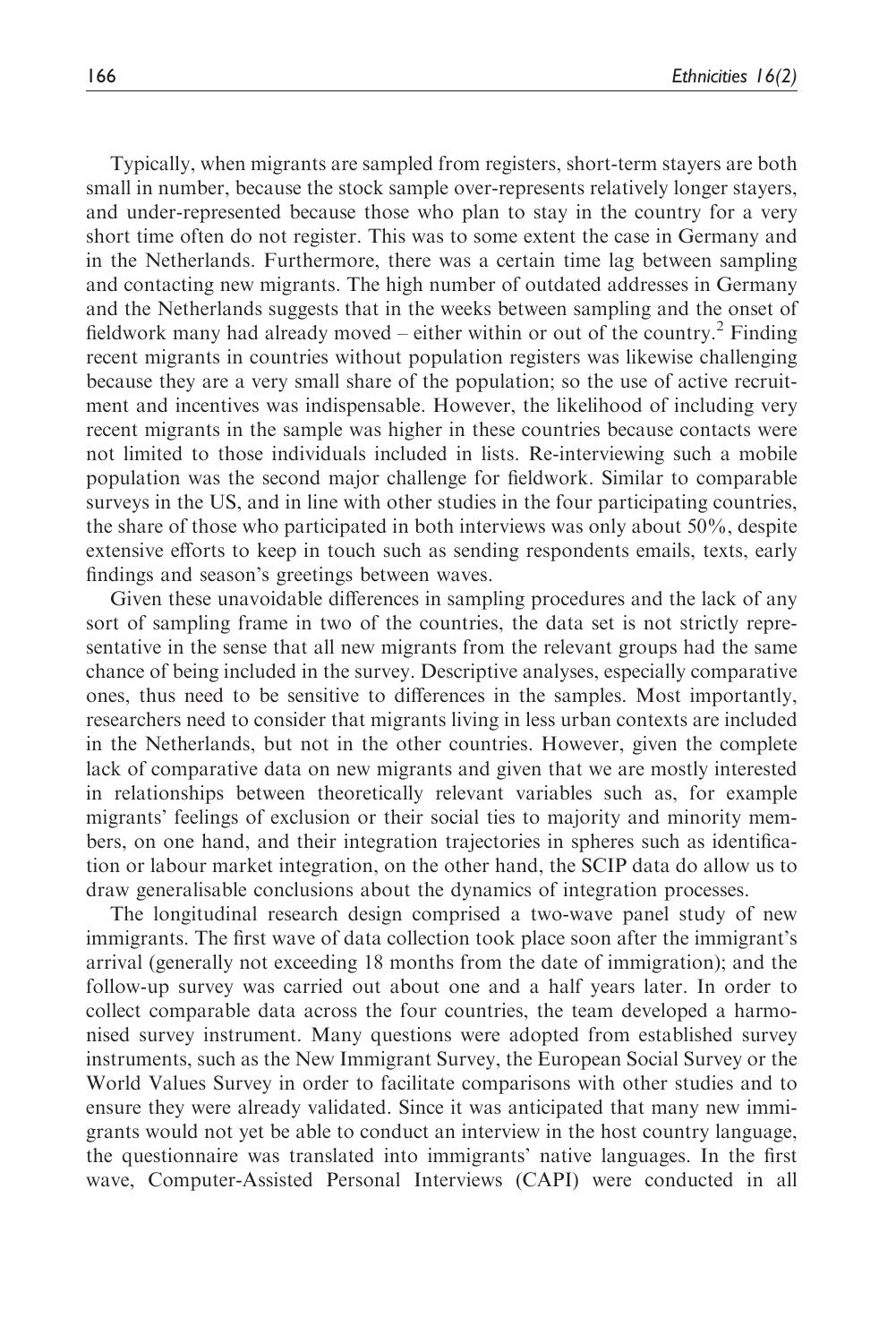countries. This method is usually preferred over a telephone interview when the questionnaire is long and complex as with the first wave of the SCIP questionnaire (Holbrook et al., 2003). Furthermore, response rates in the CAPI mode are typically higher than in the CATI mode (Holbrook et al., 2003; Hox and De Leeuw, 1994) and there is more control about who actually answers the questionnaire. In the second survey wave, the national research teams were able to select and combine interview modes adapted to their samples and fieldwork options. The choice between different survey modes was possible because many respondents provided further contact details in the questionnaire at the first wave or contact details were updated later on. The available contact information determined the options for choice of mode (for further details, see Gresser and Schacht, 2015).

## Studying integration trajectories with SCIP data: methodological challenges

Cross-sectional analysis of all migrants observed at the first wave can still provide dynamic insights into migration-related shifts in behavioural patterns (for religiosity see Diehl and Koenig, 2013; Van Tubergen, 2013) and provide evidence about migration biographies and immigrant selectivity. In addition, longitudinal data are available for about half of the migrants surveyed in the SCIP project. For those characteristics that were also measured retrospectively, information is available for three time-points: time before, soon after, and about 2–3 years after the migration event. These longitudinal data about recent immigrants make it possible to describe the integration processes and to map the integration trajectories of the sampled immigrants groups for the first years in their destination country. They further enable the researcher to test theories that suggest causal explanations of these integration processes more stringently than is possible with comparable cross-sectional data. However, there are a number of implications of the data structure for conducting the substantive analyses presented in this issue.

A first and obvious challenge is posed by panel attrition. Comparisons between the first and the second wave are problematic if the attrition is not completely at random. All papers included in this issue describing integrations trajectories base their analyses on the sample participating in both waves. This restriction to the 'balanced panel' may create sample selection problems that limit the generalizability of the evidenced pattern if those who dropped out differ in the relationships of interest from those who took part in the second wave. A careful comparison of the sample staying in the panel and the sample exiting the panel is used to assess whether this is a problem.

A second challenge for the proper description of integration processes is that the integration trajectories may not be linear. Non-linearities cannot be picked up by a simple comparison of two waves. Here, however, the data have the advantage that respondents differ with regard to their length of stay by the time of the first interview. The combination of cross-sectional and longitudinal information can help to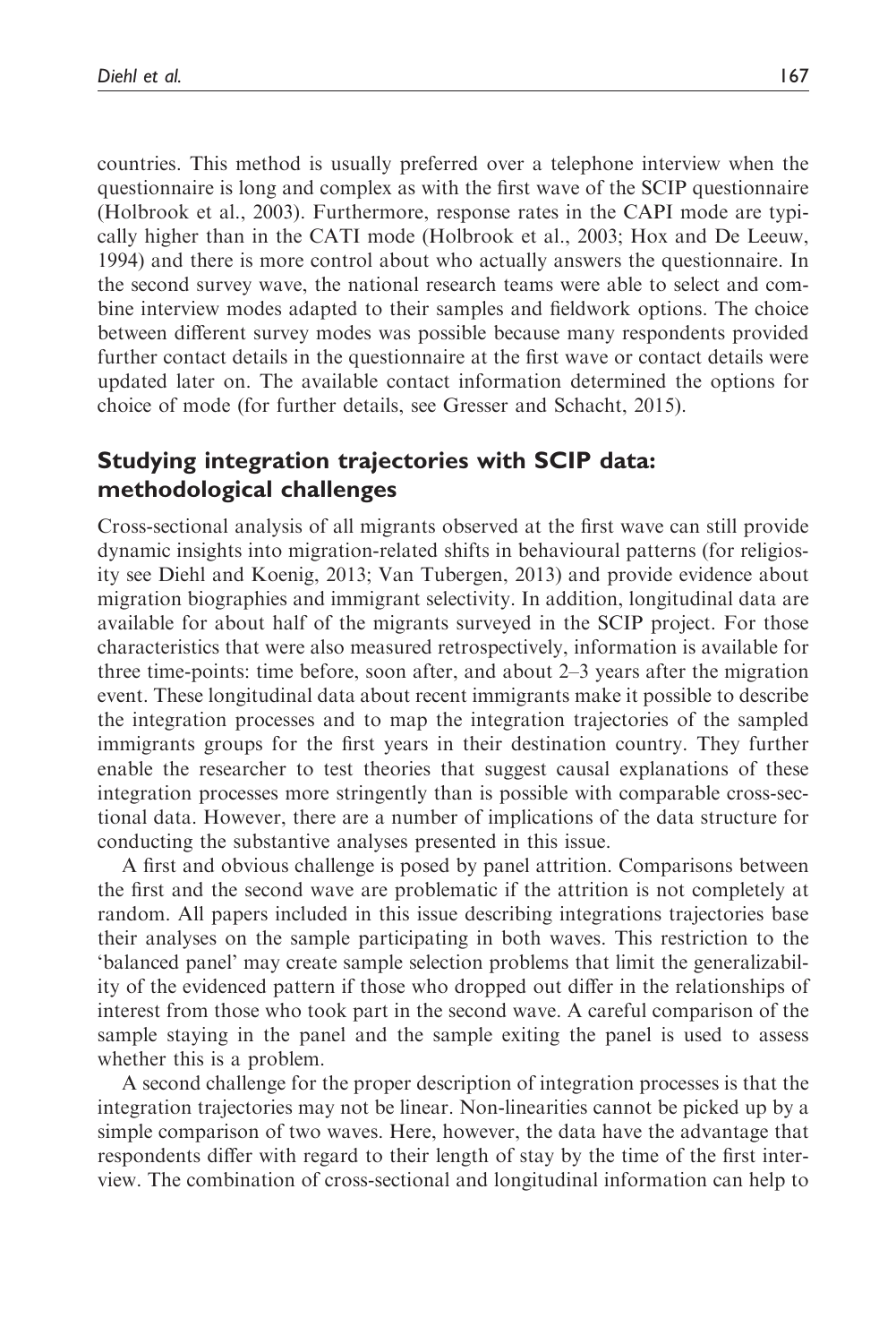map the integration trajectories over time in a continuous fashion and to reveal non-linearities. The paper of Diehl et al. (2016) illustrates this approach for identification with the residence country. The differences in months since arrival between the respondents and between the waves are exploited to provide a smoothed description how identification changes over time.

Most of the papers aim to test theoretical arguments as to why groups and individuals differ in their early integration level or in their change of integration in the period under consideration. There is, however, considerable debate as to how change should best be modelled. The question that is particularly relevant is whether to use change scores as dependent variables or regress the second measure on the initial level (i.e. lagged dependent variable). The emerging consensus is that regressions of change scores are generally preferable as the results are less affected by error in the initial measurement. Important exceptions are when the lagged dependent variable exerts a direct causal effect on the dependent variable or the lagged dependent variable is causally related to the independent variable of interest (Allison, 1990; Johnson, 2005). For the analyses in this special issue, these exceptions are relevant as in dynamic processes such as language acquisition 'state-dependency' is common, for example additional proficiency gains strongly depend on initial proficiency levels (see Kristen et al., 2016), or self-selection makes it likely that initial differences causally affect independent variables of interest, for example immigrants with strong social-conservative attitudes may avoid exposure to 'liberal' host-country media (see Röder and Lubbers,  $2016$ ). In the context of this study, where the first measurement point is very soon after migration, and there is a particular interest in this initial situation and subsequent changes, separate regressions for the initial values and the change scores may present a viable approach.

Another issue for the analyses of change is that the direction of change can have substantive implications. In standard change score (or 'first difference') models, it does not matter in which direction the dependent variable changes and the effects of positive and negative changes of independent variables are assumed to be the same in both directions. However, this is not the case for many aspects of integration processes. For example, getting a job is fundamentally different from exiting the labour force (see Koenig et al., 2016) and the relationship with exposure differs for the development of language skills and for the deterioration of language skills (see Kristen et al., 2016).

Finally, change score or fixed effects (first difference) regressions analyse whether the dependent and independent variables co-vary between the two measurement points and interpret changes in the independent variables as events triggering change in the dependent variable; but with only two waves, we cannot prove the temporal order of the variables. However, for many variables measuring exposure to the residence context, we can reasonably assume that their value at the first measurement represents the change between the pre-migration state and the first measurement point. These variables enable us to get a better grip on the temporal order as they can be used as time-lagged independent variables for changes in the dependent variable occurring between the two measurement points.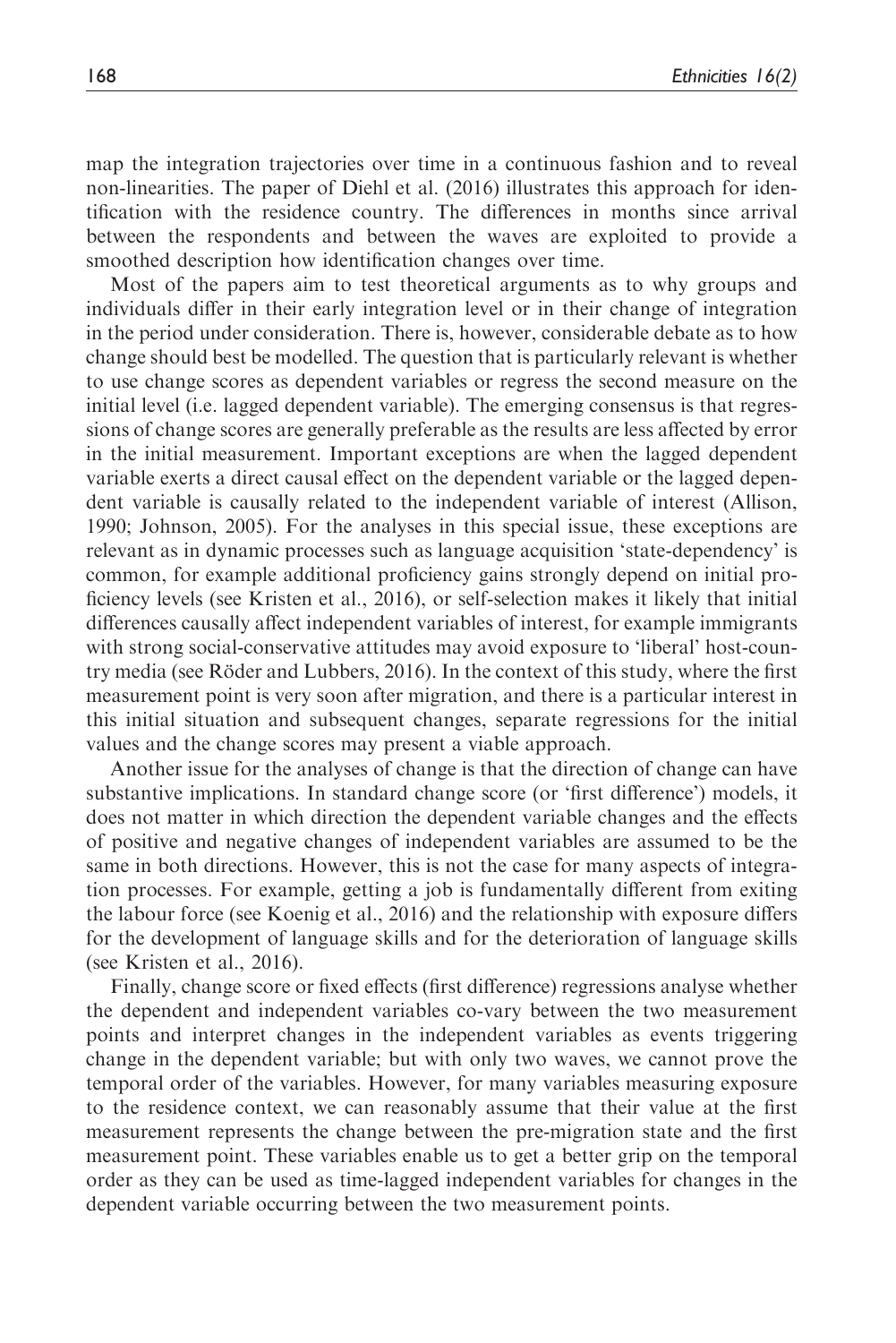### Contribution of the special issue

The articles compiled in this issue exemplify the richness of SCIP data by bringing together a series of studies that focus on: the interplay between socio-cultural and other dimensions of integration (Koenig et al., 2016; Röder and Lubbers, 2016); groups of immigrants that have so far received little attention such as students (Luthra and Platt, 2016); topics that mostly make sense when they are studied soon after arrival, such as language acquisition (Kristen et al., 2016), and integration dimensions that show pronounced differences between groups (see Diehl et al., 2016; Gijsberts and McGinnity, 2016)

In all the contributions, the central issue is the socio-cultural position of the recent migrants directly after migration, and what happened in the first years after migration. The contributions mostly focus on socio-cultural changes, since, as outlined above, a strength of the SCIP data is its inclusion of questions on sociocultural domains. In almost all articles, however, the relationship between economic integration and socio-cultural integration is tackled. There remains, therefore, considerable scope for analysis focusing on changes in economic position of migrants in their early years (e.g. Lubbers and Gijberts, 2013, for a SCIP-based analysis of the Dutch labour market situation among recent migrants). The papers treat change in language proficiency, religiosity, national identification, perceived discrimination, attitudes towards homosexuality and the extent to which student migrants reveal diversity in their economic and social-cultural position. In all cases, they investigate whether there are differences between destination countries or between ethnic groups, and whether the results support the article's theoretical expectations, derived from existing literature.

Despite the variety of topics covered in this special issue, and notwithstanding the variety in ethnic origins of the migrants and destination countries, we find a general pattern that integration progresses where adaptation is necessary to manage everyday life. Kristen et al. show that language proficiency increases among most migrant groups – even more strongly in those countries where migrants only possessed a minimal knowledge of it upon arrival (e.g. Dutch in the Netherlands). Interestingly, the process fostering language proficiency follows a general logic among the different migrant groups in the different destinations. When looking at employment, Koenig et al. find that migrants typically become more integrated in the labour market over time. This is a highly relevant finding, since we studied migrants in a period when the destination countries were passing through hard economic times.

Migrants' socio-cultural integration, in turn, seems to stagnate in the first years after migration, or at least, to be more strongly dependent on the context of the destination country. With respect to their identification with Germany, for example, Diehl et al. show that even though both Poles and Turks start out from similar levels and their identification with the receiving country increases initially, it declines later on for Turks – partly as a reaction to increasing perceptions of discrimination. Röder and Lubbers document that the attitudes towards homosexuality of Polish migrants changed considerably after migration in all destination countries.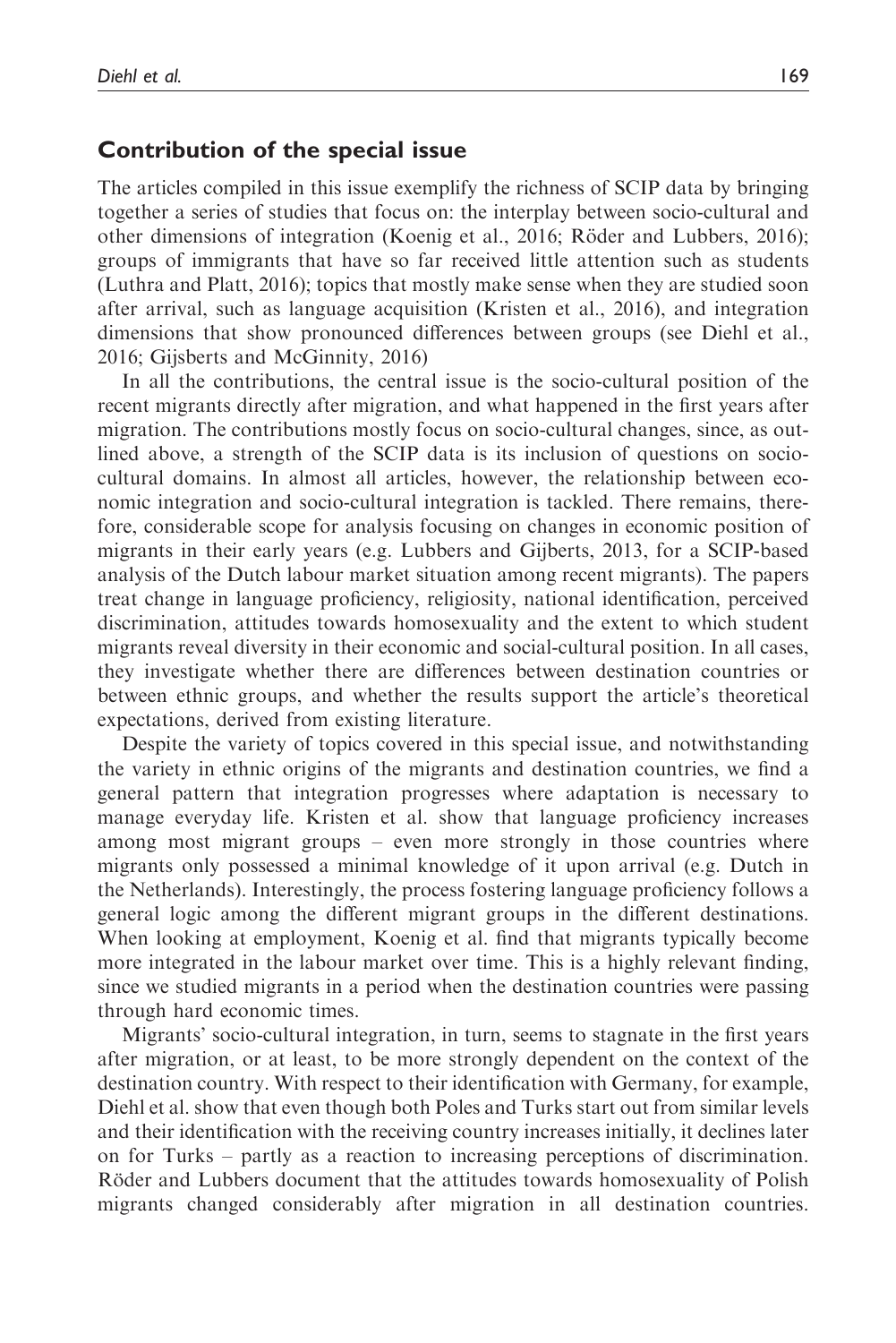They observe an increasing cleavage between Poles adapting to the social–liberal attitudes of the majority population and those whose social-conservative attitudes hardened after migration. Interestingly, migrants who perceive their host country as less welcoming acculturate less on attitudes towards homosexuality. Gijsberts and McGinnity reveal differences between the destination countries in perceived discrimination among recent migrants from Poland and find that Poles in the UK and the Netherlands report more discrimination over time. An overall impression arises that migrants arrive rather optimistically in their countries of destination, but after a period of positivity react less favourably to the country, and, in that case, are more likely to value the country of origin and its related norms and values. This finding is origin group and country specific, and would seem to reflect differences between contexts in the reception of specific migrant groups.

Even though contextual claims cannot be formally tested, given the limited number of origins and destinations in the study, tentative explanations are presented to account for the findings across the different contributions. Migrants to the Netherlands and the UK have witnessed a radically different reception environment than migrants to Ireland and Germany. Yet, although Germans tend to hold more positive attitudes towards migrants than the British (see Figure 1 with results from the European Social Survey from 2010), there are no differences between the Irish and the British and no differences between the Dutch and the Germans in those attitudes. But we have to acknowledge that the political and media discourses around migration have been very different – in particular around East European migrants.

In Ireland and Germany, migration from Poland has hardly been problematised. In the UK and the Netherlands, perceived problems with migration from Eastern European countries have caused parliamentary storms and front-page stories in the (tabloid) press. Nationalist populist parties, the United Kingdom Independence Party (UKIP) and the Dutch Party for Freedom (PVV) have made successful political capital out of the subject and placed immigration high on the electoral agendas in both countries, gaining significant support in national and European elections. In the Netherlands, the PVV even launched a 'Poles'-hotspot, where citizens could complain about Eastern Europeans. It could, therefore, be expected that Poles in the UK and the Netherlands experience a rather different context than in Germany and Ireland; and that is supported by the findings in this special issue. The strong evidence of the relevance of context also comes to the fore in the study on German identification, which makes strikingly clear how reception contexts differ even within European nations. Whereas in the UK and the Netherlands, the problematisation of Eastern Europeans for a while trumped negative discourses targeted at Muslims, in Germany, a more critical debate continued to take place about the Turkish community (see e.g. Sarrazin, 2010). This is associated with the finding of declining German identification among Turks and increasing German identification among Poles.

With respect to the forms of migration, a first attempt is made in this special issue to locate student migration more centrally within developing discourses of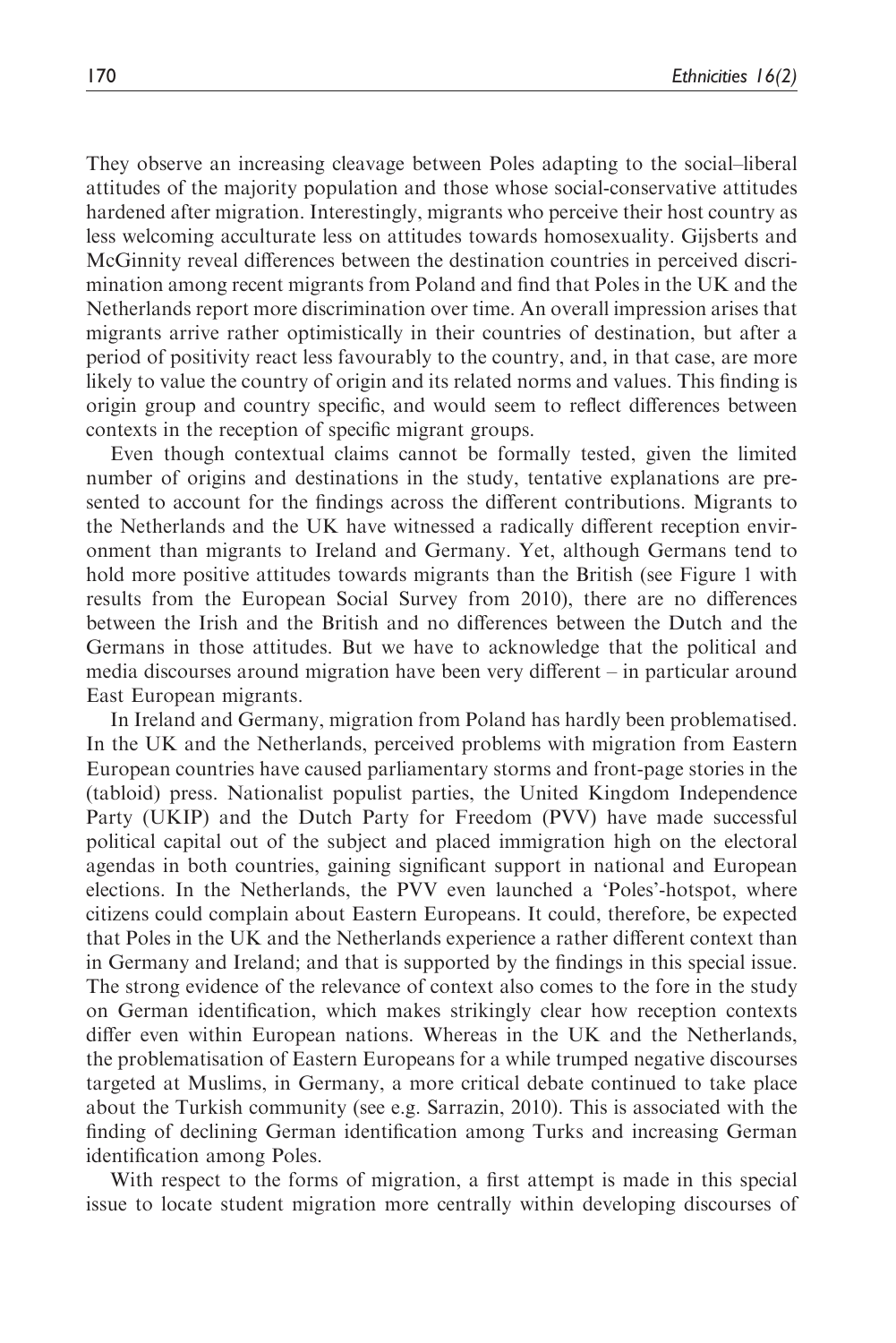

**Figure 1.** Average anti-immigration attitude<sup>1</sup> (on a scale from 1 to 4) and perceived migrant threat<sup>2</sup> (on a scale from 0 to 10) in Germany, Ireland, Great Britain and the Netherlands. Source: European Social Survey round 5 (ESS, 2010).

<sup>1</sup>The anti-immigration attitude is constructed out of three questions: to what extent do you think [country] should allow people of the same race or ethnic group as most [country] people to come and live here; How about people of a different race or ethnic group from most [country] people; And how about people from the poorer countries in Europe? Respondents could answer (1) 'allow many'; (2) 'allow some'; (3) 'allow a few'; and (4) 'allow none'. <sup>2</sup> Perceived migrant threat was measured with three items on a bi-polar scale from 0 to 11, asking respondents to indicate whether it is generally good or bad for the economy that people come to live [in country] from other countries, whether [country's] cultural life is enriched or undermined and whether [country] is made a better or worse place to live by people coming to live here from other countries.

forms of migration that sit squarely neither with labour migration theories nor with the network approaches to family reunification, and that migration and integration research has largely neglected. The contribution by Luthra and Platt broadens the scope of existing research on migration by showing that a large share of recent European migrants comes as students. That is the case among Poles and more particularly Turks in Germany, among Bulgarians and Antilleans in the Netherlands, and it is especially the case among Pakistanis in the UK, particularly those in London. Using the case of current Pakistani student migrations to the UK, the importance of context, in this case in the degree of managed migration, is demonstrated as shaping the type of migration (i.e. student compared to family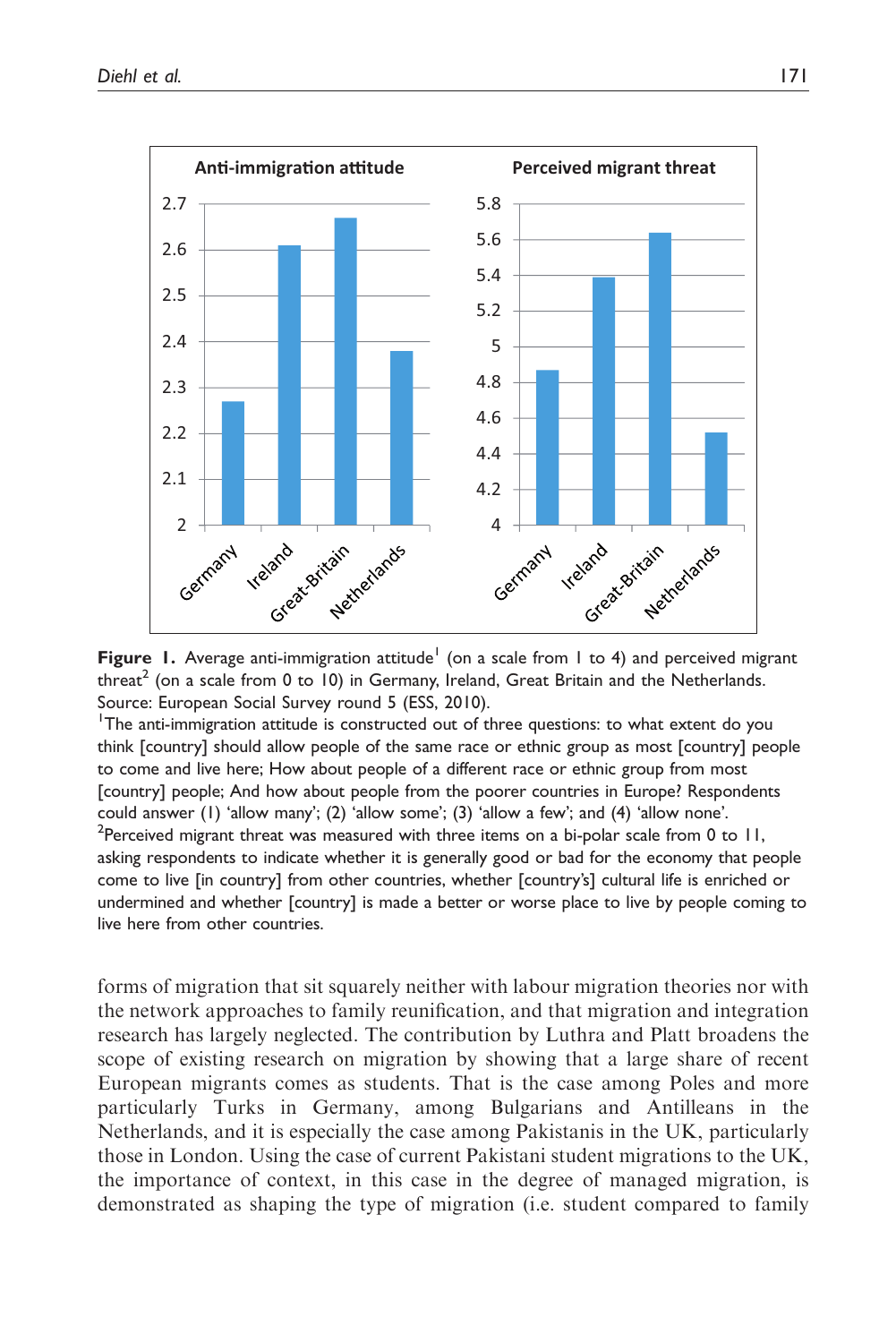or labour), even while leaving many traditional aspects of network migration intact (cf. De Haas, 2011).

## Open questions and implications for further research

This review of the contribution of the specific papers raises a number of implications for migration research and highlights areas where our knowledge is still very tentative. In terms of resituating the debate on socio-cultural integration of immigrants, the findings have demonstrated how structural and cultural integration follow rather different pathways in the early years. While structural and economic trajectories are more aligned with classical assimilation theory, as we see, for example, from Kristen et al.'s study of language development, the patterning of cultural and social integration is harder to explain, and the two do not necessarily run in parallel. Hence, it remains necessary to further develop empirically based theoretical accounts of integration processes that can continue to illuminate these findings. From a policy perspective, the findings highlight the potential for capitalising on positive early experiences in the initial stages following migration to support more engaged participation in the host society of new immigrants.

In terms of seeking common theoretical explanations for integration processes across contrasting ethnic groups, the papers have also shown the limitations of such an enterprise. Even though it remains a valid ambition to 'explain' ethnic group effects through better-realized constructs, Koenig et al. illustrate that religiosity, when explored across Catholic as well as Muslim migrant groups, offers little general explanatory power to help account for structural integration trajectories. Instead, they reveal, despite some variation across contexts, that it is the brightness of boundaries between destination and receiving society populations that distinguishes migrants' initial participation and hence overall trajectories. This then leaves the factors implicit in such boundaries to be further explored. The paper, therefore, acts as a salutary reminder against extrapolating the role of religious practice and faith from either religion-specific or context-specific studies. The implication is that migration researchers need to continue to develop our understanding of the interplay between religious behaviour and ethnic/cultural norms. This is a research enterprise that remains challenging, given the strong overlap between ethnic and religious boundaries.

The salience of ethnic boundaries is also an issue highlighted by Diehl et al.'s study of identity trajectories among Turks and Poles in Germany. They show that, while Poles and Turks react in similar ways to triggers for changing identification, the result is that their identity patterns move in opposite directions. Their paper thus highlights the risks of assuming that identity patterns measured after a period of settlement reflect stable identity traits deriving from the country of origin. This can result in cultural explanations for observed differences in identification, rather than seeing them as part of differential social integration processes, linked to bright or blurred ethnic boundaries (Alba, 2005). The paper demonstrates the sensitivity of identification to early discrimination experiences, a relationship that also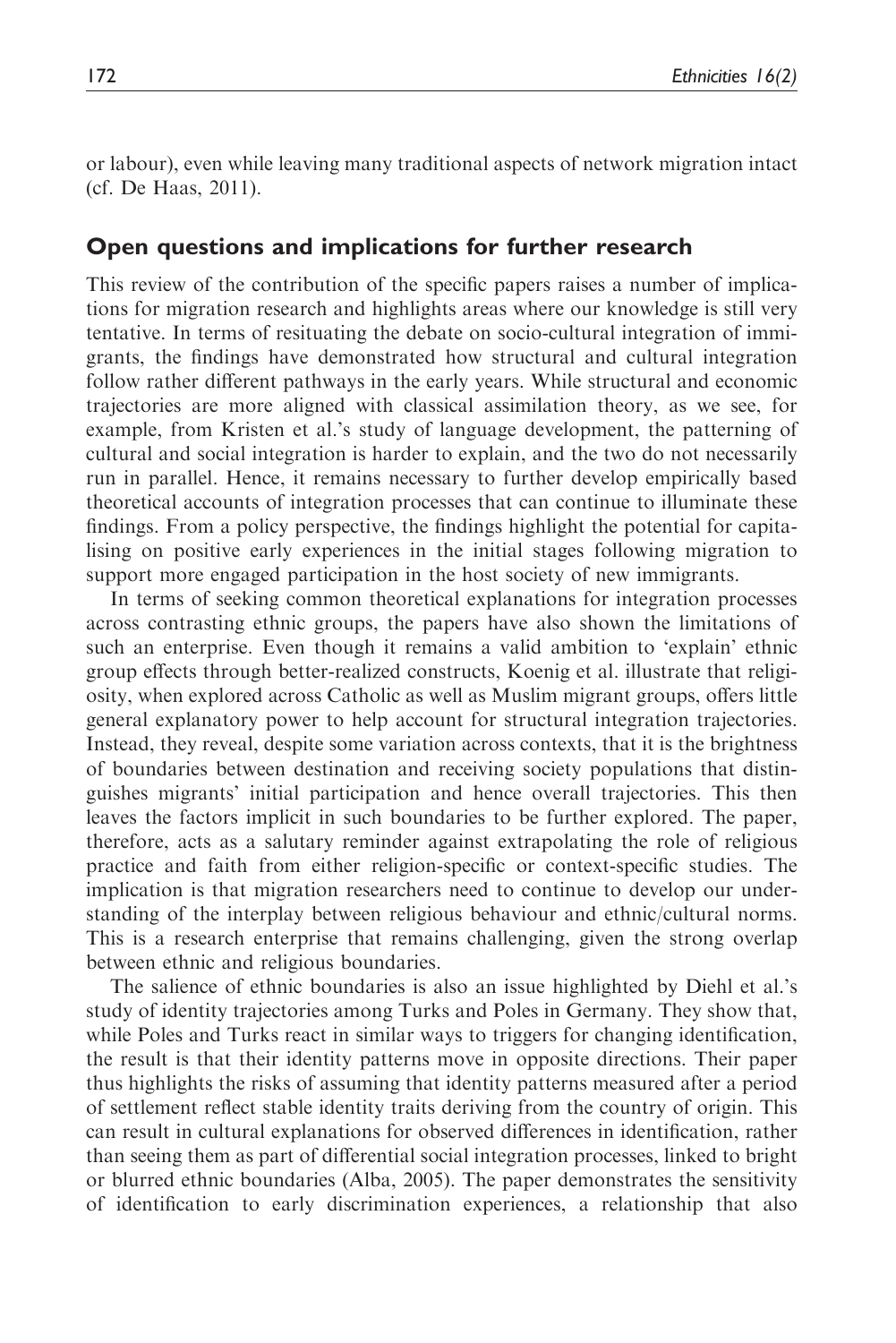features in Gijsberts and McGinnity's study of the determinants of discrimination. Diehl et al. also demonstrate the potential value of longer-term longitudinal followup for understanding how identification continues to develop over time from more and less 'optimistic' starting points.

Responsiveness to context is also revealed in Röder and Lubbers' study of acculturation in attitudes towards homosexuality. They demonstrate the complex interplay between orientations towards a society and movement towards normative attitudes in those societies. While current comparative migration research recognises the importance of taking account of both origin and destination characteristics, Röder and Lubbers show how diversity among those from a single origin context complicates the picture. Differential selectivity of migrants across destination countries remains an important issue even when analysing those from the same country and migration cohort. Such selectivity potentially comprises attitudinal as well as socio-demographic factors. Moreover, they highlight the importance of orientation towards the destination country in terms of, for example, intention to stay in shaping attitudinal assimilation. The implication is that researchers need to be careful in extrapolating country of origin attitudinal norms to migrants in diverse destinations, as increasingly occurs in cross-national research, without taking account of how selectivity and migration intentions shape the relationship from the outset. The paper also highlights the need to recognise the diversity, cultural distinctiveness and potential value incompatibility among those who can (and do) exercise freedom of movement throughout Europe.

This latter point is one also made in Gijsberts and McGinnity's paper, but from the perspective of the destination country responses to new migrants. Their paper stresses the need to acknowledge the extensive racialisation of white minorities following EU enlargement. European intra-EU migrants have traditionally been considered 'unproblematic' in much of the previous literature due to the tendency of white migrants to assimilate rapidly and often to represent privileged migration flows. However, there is now an increasing recognition of the ways in which Eastern European migrants are 'othered' and distinguished as 'culturally' problematic in national discourses (MacDowell, 2009). While politicians and civil servants typically focus on the economic contributions and challenges of immigrants, popular opinion has been shown to be much more concerned with cultural distance. And problematisation extends to issues of 'tolerance', such as the attitudinal differences highlighted in Röder and Lubbers' paper (Ryan, 2010). Yet the limited extant evidence on antagonistic attitudes towards Eastern European migrants has largely come from single-country qualitative studies or from opinion polling of majority populations (e.g. Duffy and Frere-Smith, 2014; https://www. ipsos-mori.com/Assets/Docs/Polls/ipsos-global-advisor-wave-22-immigration-july-2011.pdf; see also the discussion in Burrell, 2010). Gijsberts and McGinnity use the SCIP data to quantitatively illustrate the extent of perceived discrimination from the perspective of the different new migration populations at the outset of their period of stay. They also illustrate its development over time, with the apparent paradox that has been shown in second generation studies, that increasing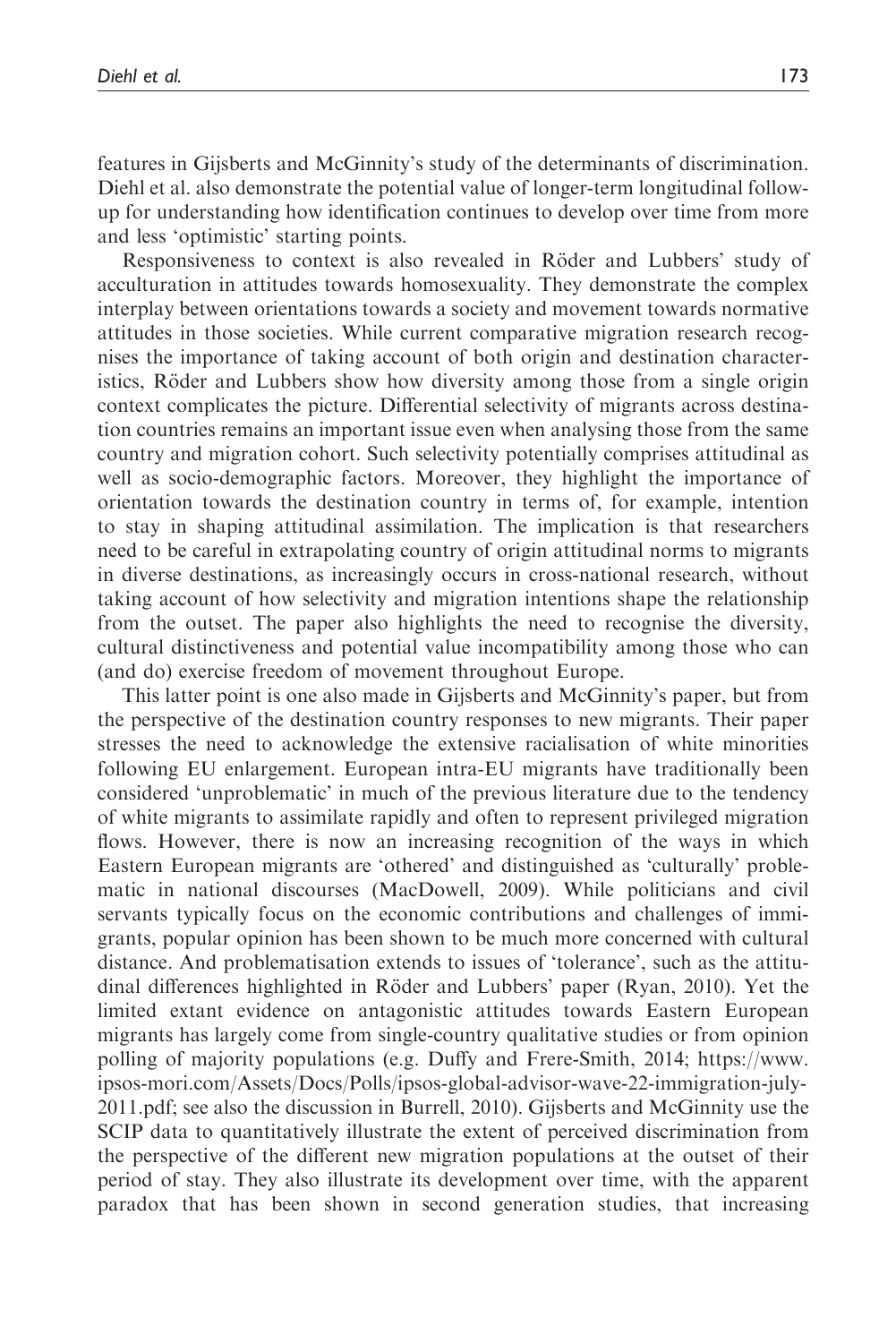familiarity can lead to increased sensitivity in perceiving sociotropic discrimination. Moreover, the expression of such opinions has the potential to negatively impact migrants' engagement with overtly hostile societies, leading to some extent to selffulfilling prophecies. Their paper highlights the need for migration studies more comprehensively to acknowledge that racialisation of immigrants is not restricted to 'non-white' or to Muslim populations, and to adopt a more holistic account of ethnic-immigrant antagonism.

As these contributions show, the SCIP project has provided the opportunity to take account of the new configuration of migration in Europe following EU enlargement and the implications of that for the further development of migration research. But recent migrants from third countries are also showing new configurations. Luthra and Platt's paper illustrates how more selective migration regimes and response to expanded intra-EU migration are changing the nature of third country migration. Yet migration theory has not yet caught up with such reconfigurations and both the increasing dominance and the changing meaning of student migration. The time is ripe to exploit longitudinal resources such as SCIP and analysis of migration flows to investigate and extrapolate the likely shape of future foreign-born populations and their position within society. Our study has illustrated that a large part of the new migrant population is highly mobile and moves back and forth between countries of origin and destination, whereas others have a clearer intention to stay. Such intentions – and whether they are realized or not – are shaped, but not determined by migration (visa) status. They also relate to the existence of longstanding ties and to circumstances and dynamics within the origin society and how these articulate with the context of reception. At a time when the migration landscape in Europe is once again being dramatically reshaped, the issue of how newly settling populations interact with their new societies takes on an added resonance. For both migrants who intend to stay longer and those who did not intend to do so, but end up staying longer than anticipated, the data can teach us about the early dynamic trajectories and thus effective routes to a cohesive society.

### Declaration of conflicting interests

The author(s) declared no potential conflicts of interest with respect to the research, authorship, and/or publication of this article.

#### Funding

The author(s) received no financial support for the research, authorship, and/or publication of this article.

#### **Notes**

1. More ethnic groups than just two had to be included in the Netherlands in order to reach targets in this small country; while in Ireland, only Poles could be surveyed because unlike the other three countries Ireland has become a country of immigration only recently.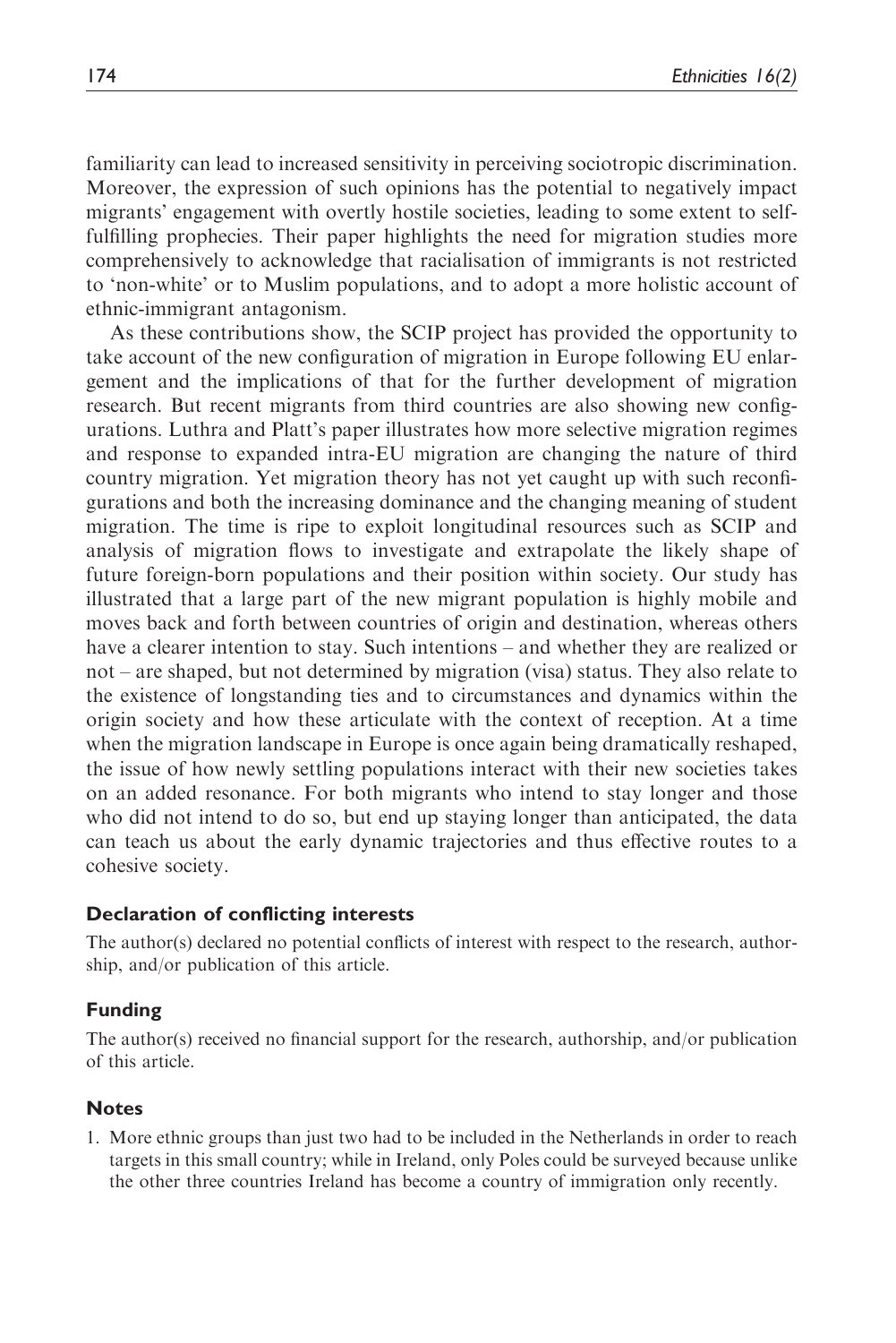2. In Germany, everyone has to register who plans to stay in the country for more than two months. New migrants could only be identified as such when they registered at their first address in Germany. In the Netherlands migrants have to register once they stay longer than 4 months in the country.

#### **References**

- Alba R (2005) Bright vs. blurred boundaries: Second-generation assimilation and exclusion in France, Germany, and the United States. Ethnic and Racial Studies 28(1): 20–49.
- Alba R and Nee V (1999) Rethinking assimilation theory for a new era of immigration. In: Hirschman C, Kasinitz P, DeWind J (eds) The Handbook of International Migration: The American Experience. New York: Russell SAGE Foundation, pp.137–160.
- Allison PD (1990) Change scores as dependent variables in regression analysis. Sociological Methodology 20: 93–114.
- Amelina A and Faist T (2012) De-naturalizing the national in research methodologies: Key concepts of transnational studies in migration. Ethnic and Racial Studies 35(10): 1707–1724.
- Bail CA (2008) The configuration of symbolic boundaries against immigrants in Europe. American Sociological Review 73: 37–59.
- Battu H and Zenou Y (2010) Oppositional identities and employment for ethnic minorities: Evidence from England. The Economic Journal 120(542): F52–F71.
- Beauchemin C, Hamelle C and Simon P (2010) Trajectories and origins: Survey on population diversity in France. TeO Working Paper 168. Paris: INED.
- Berry J, Phinney J, Sam D and Vedder P (eds) (2006) Immigrant Youth in Cultural Transition: Acculturation, Identity, and Adaptation Across National Contexts. Mahwah, NJ: Lawrence Erlbaum.
- Bonacich E (1973) A theory of middleman minorities. American Sociological Review 38(5): 583–594.
- Burrell K (2010) Staying, returning, working and living: Key themes in current academic research undertaken in the UK on migration movements from Eastern Europe. Social Identities 16(3): 297–308.
- Brubaker R (2001) The return of assimilation? Changing perspectives on immigration and its sequels in France, Germany, and the United States. Ethnic and Racial Studies 24: 531–548.
- Chua A and Rubenfeld J (2014) The Triple Package. What Really Determines Success. New York: Penguin Press.
- Crul M and Schneider J (2010) Comparative integration context theory: Participation and belonging in new diverse European cities. Ethnic and Racial Studies 33(7): 1249–1268.
- Crul M, Schneider J and Lelie F (2012) The European Second Generation Compared. Does the Integration Context Matter? Amsterdam: Amsterdam University Press.
- De Haas H (2011) The determinants of international migration: Conceptualizing policy, origin and destination effects. International Migration Institute Working Paper 32. Oxford: University of Oxford.
- De Hoon S and Van Tubergen F (2014) The religiosity of children of immigrants and natives in England, Germany, and the Netherlands: The role of parents and peers in class. European Sociological Review 30(2): 194–206.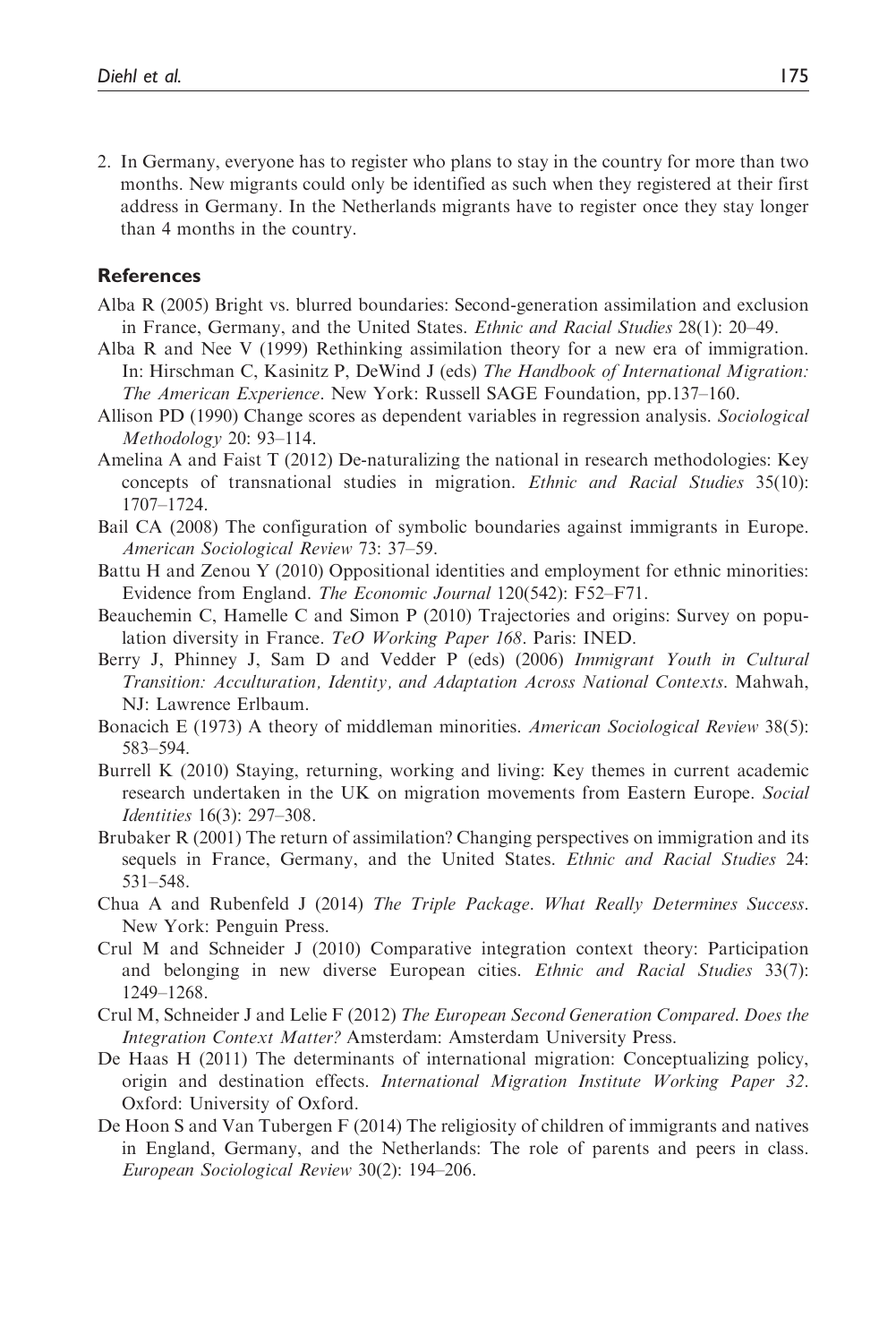- Diehl C and Koenig M (2013) God can wait. Polish and Turkish new immigrants in Germany between early adaptation and religious reorganization. International Migration 51(3): 8–22.
- Diehl C, Fischer-Neumann M and Mühlau P (2016) Between ethnic options and ethnic boundaries – Recent Polish and Turkish migrants' identification with Germany. Ethnicities 16(2): 236–260.
- Diehl C, Gijsberts M, Güveli A et al. (2015) Socio-Cultural Integration Processes of New Immigrants in Europe (SCIP) – Data file for download. GESIS Data Archive: Cologne.
- Diehl C and Schnell R (2006) Reactive ethnicity or assimilation? Statements, arguments, and first empirical evidence for labor migrants in Germany. International Migration Review 40: 786–816.
- Duffy B and Frere-Smith T (2014) Perceptions and Reality: Public Attitudes to Immigration. London: Ipsos MORI.
- Dustmann C (2000) Temporary migration and economic assimilation. Swedish Economic Policy Review 7: S. 213–244.
- Engbersen G, Leerkes A, Grabowska-Lusinska I, et al. (2013) On the differential attachments of migrants from central and eastern Europe: A typology of labour migration. Journal of Ethnic and Migration Studies 39(6): 959–981.
- Engbersen G, Snel E and De Boom J (2010) A van full of poles: Liquid migration in eastern and central European countries. In: Black R, Engbersen G, Okolski M, Pantiru C (eds) A Continent Moving West? EU Enlargement and Labour Migration from Central and Eastern Europe. Amsterdam: Amsterdam University Press, pp.115–140.
- Ersanilli E and Koopmans R (2010) Rewarding integration? Citizenship regulations and the socio-cultural integration of immigrants in the Netherlands, France and Germany. Journal of Ethnic and Migration Studies 36(5): 773–791.
- Ersanilli E and Koopmans R (2011) Do immigrant integration policies matter? A threecountry comparison among Turkish immigrants. West European Politics 34(2): 208-234.
- Esser H (2009) Pluralisierung oder Assimilation? Effekte der multiplen Inklusion auf die Integration von Migranten. Zeitschrift für Soziologie 38(5): 358–378.
- European Social Survey (2010) ESS Round 5: European Social Survey Round 5 Data. Data file edition 3.2. Norwegian Social Science Data Services, Norway – Data Archive and distributor of ESS data.
- Faist T (2013) The mobility turn: A new paradigm for the social sciences? *Ethnic and Racial* Studies 36(11): 1637–1646.
- Favell A (2008) The new face of east–west migration in Europe. Journal of Ethnic and Migration Studies 34(5): 701–716.
- Favell A (2011) Eurostars and Eurocities: Free Movement and Mobility in an Integrating Europe. London: John Wiley & Sons.
- Favell A (2013) The changing face of integration in a mobile Europe. Perspectives on Europe 43(1): 53–58.
- Fleischmann F and Phalet K (2012) Integration and religiosity among the Turkish second generation in Europe: A comparative analysis across four capital cities. Ethnic and Racial Studies 35(2): 320–341.
- Gijsberts M and Dagevos J (2007) The socio-cultural integration of ethnic minorities in the Netherlands: Identifying neighbourhood effects on multiple integration outcomes. Housing Studies 22(5): 805–831.
- Gresser A and Schacht D (2015) SCIP Survey-Methodological Report. Report, University of Konstanz, DE (available online: www.scip-info.org).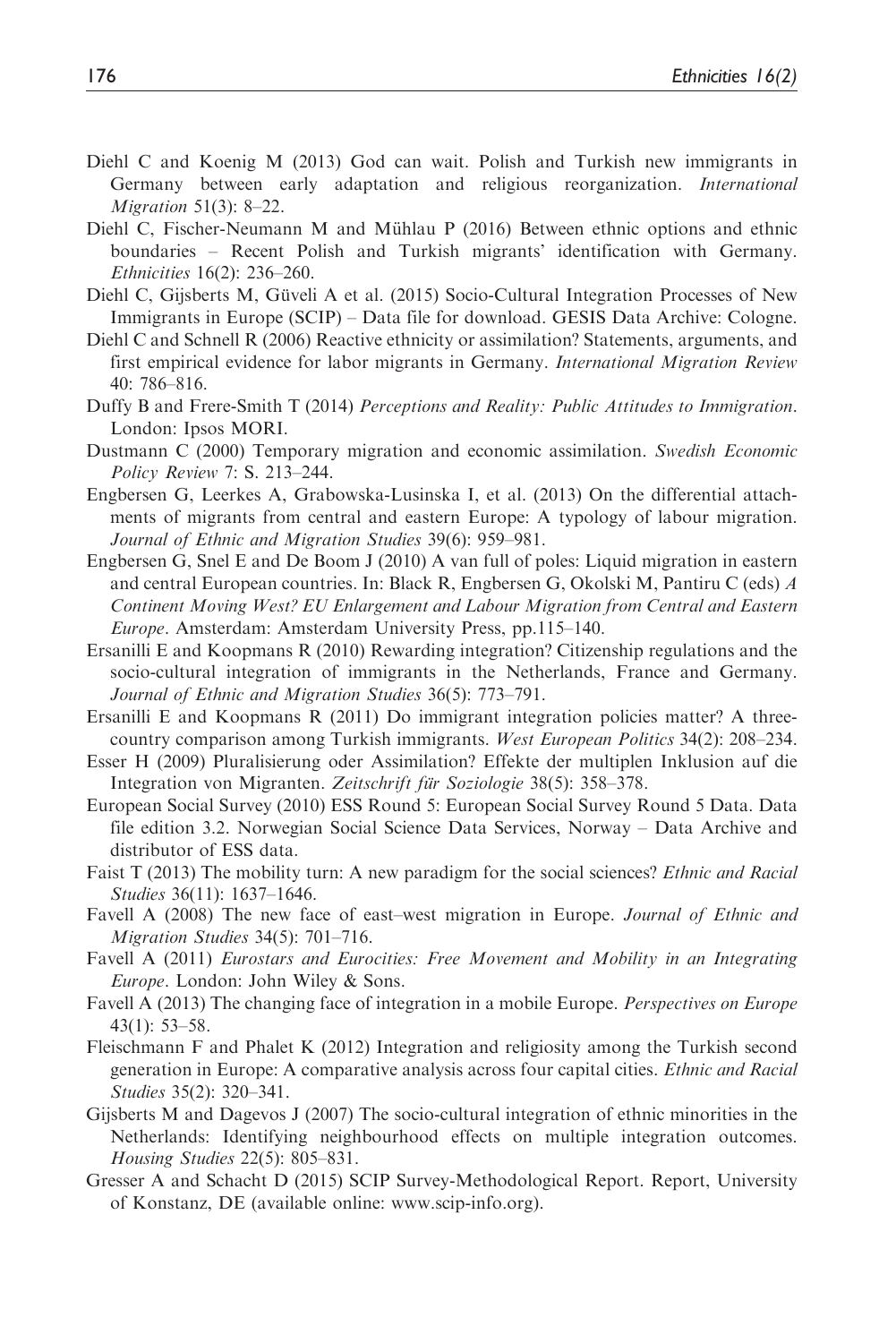- Haberfeld Y, Cohen Y, Kalter F, et al. (2011) Differences in earnings assimilation of immigrants from the Former Soviet Union to Germany and Israel during 1994–2005: The interplay between contexts of reception, observed, and unobserved immigrants attributes. International Journal of Comparative Sociology 52(1–2): 6–24.
- Heath A and Demireva N (2013) Has multiculturalism failed in Britain? *Ethnic and Racial* Studies 37(1): 161–180.
- Holbrook AL, Green MC and Krosnick JA (2003) Telephone versus face-to-face interviewing of national probability samples with long questionnaires: Comparisons of respondent satisfying and social desirability response bias. Public Opinion Quarterly 67: 79–125.
- Hox JJ and de Leeuw ED (1994) A comparison of nonresponse in mail, telephone, and faceto-face surveys. Applying multilevel modeling to meta-analysis. *Quality & Quantity* 28: 329–344.
- Ichou M (2014) Who they were there: Immigrants' educational selectivity and their children's educational attainment. European Sociological Review 30(6): 750–765.
- Jacob K and Kalter F (2013) Intergenerational change in religious salience among immigrant families in four European countries. International Migration 51(3): 38–56.
- Johnson D (2005) Two-wave panel analysis: Comparing statistical methods for studying the effects of transitions. Journal of Marriage and Family 67(4): 1061–1075.
- Joppke C (1999) Immigration and the Nation-State. The United States, Germany, and Great Britain. Oxford: Oxford University Press.
- Joppke C (2004) The retreat of multiculturalism in the liberal state. British Journal of Sociology 55: 237–257.
- Kalter F (2011) Social capital and the dynamics of temporary labour migration from Poland to Germany. European Sociological Review 27: 555–569.
- Kanas A, Chiswick B, Van Tubergen F, et al. (2012) Social contacts and the economic performance of immigrants: A panel study of immigrants in Germany. International Migration Review 46(3): 680–709.
- Kanas A and Van Tubergen F (2009) The impact of origin and host country schooling on the economic performance of immigrants. Social Forces 88(2): 893–915.
- Kao G and Tienda M (1995) Optimism and achievement. The educational performance of immigrant youth. Social Science Quarterly 76(1): 1–19.
- Koenig M, Maliepaard M and Güveli A (2016) Religion and new immigrants' labor market entry in Western Europe. *Ethnicities* 16(2): 213–235.
- Kogan I (2006) Labor markets and economic incorporation among recent immigrants in Europe. Social Forces 85(2): 697–721.
- Kogan I (2011) New immigrants Old disadvantage patterns? Labour market integration of recent immigrants into Germany. International Migration 49(1): 91–117.
- Kristen C, Mühlau P and Schacht D  $(2016)$  Language acquisition of recently arrived immigrants in England, Germany, Ireland and the Netherlands. *Ethnicities* 16(2): 180–212.
- Kroneberg C (2008) Ethnic communities and school performance among the new second generation in the United States: Testing the theory of segmented assimilation. The ANNALS of the American Academy of Political and Social Science 620: 138–160.
- Leszczensky L (2013) Do national identification and interethnic friendships affect one another? A longitudinal test with adolescents of Turkish origin in Germany. Social Science Research 42: 775–788.
- Longhi S, Nicoletti C and Platt L (2013) Explained and unexplained wage gaps across the main ethno-religious groups in Great Britain. Oxford Economic Papers 65(2): 471–493.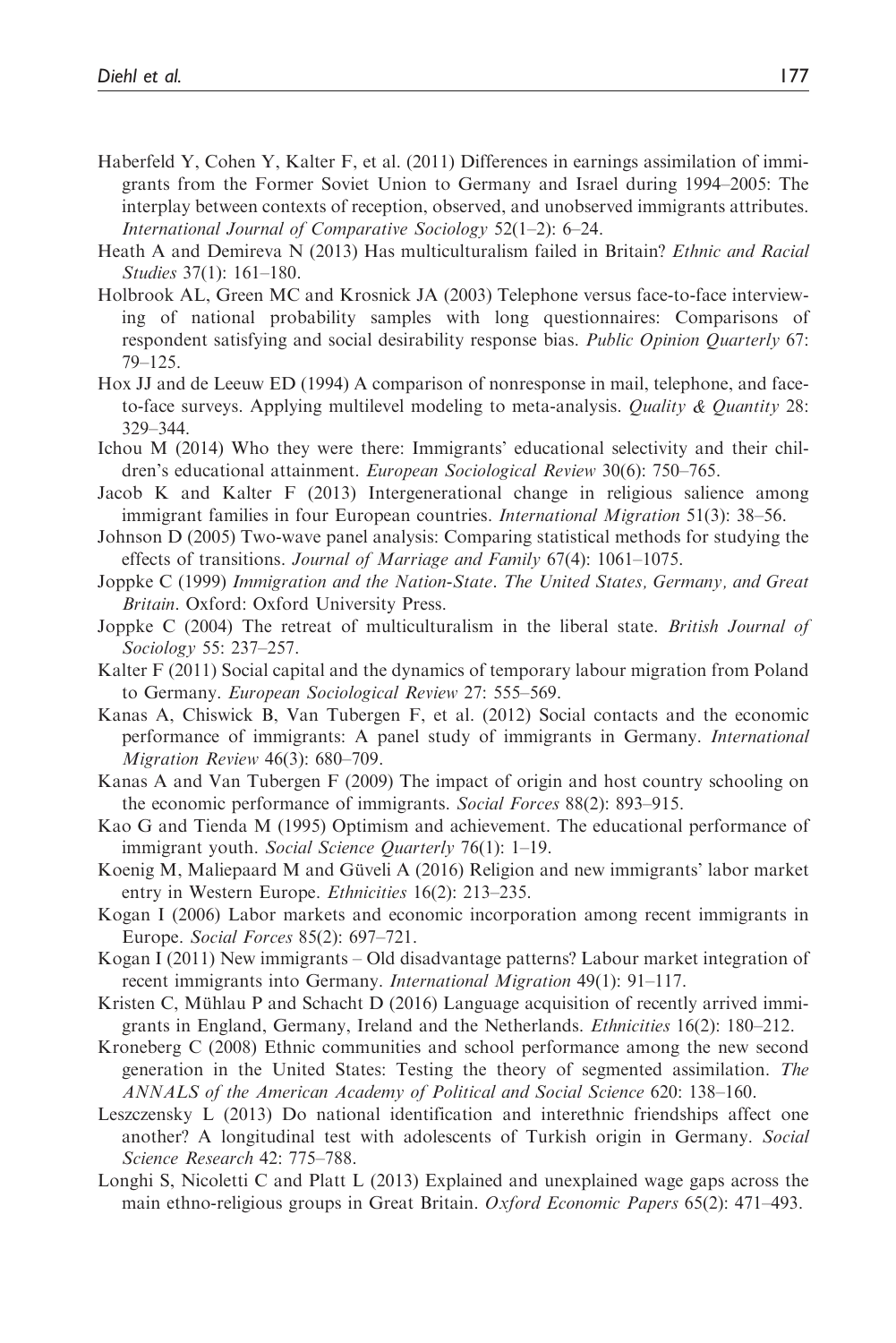- Lubbers M and Gijsberts M (2013) Nieuw in Nederland. Het Leven van Recent Gemigreerde Bulgaren en Polen. Den Haag: Sociaal en Cultureel Planbureau.
- Luthra RR (2013) Explaining ethnic inequality in the German labor market: Labor market institutions, context of reception, and boundaries. European Sociological Review 29(5): 1095–1107.
- Luthra RR and Platt L (2016) Elite or middling? International students and migrant diversification. Ethnicities 16(2): 316-344.
- MacDowell L (2009) Old and new European economic migrants: Whiteness and managed migration policies. Journal of Ethnic and Migration Studies 35(1): 19–36.
- Maliepaard M and Phalet K (2012) Social integration and religious identity expression among Dutch Muslims. The role of minority and majority group contact. Social Psychology Quarterly 75(2): 131–148.
- Maliepaard M, Gijsberts M and Lubbers M (2012) Reaching the limits of secularization? Turkish and Moroccan Dutch Muslims in the Netherlands 1998–2006. Journal for the Scientific Study of Religion 51(2): 359–367.
- Maliepaard M, Lubbers M and Gijsberts M (2010) Generational differences in ethnic and religious attachment and their interrelation. A study among Muslim minorities in the Netherlands. Ethnic and Racial Studies 33(3): 451–472.
- Martinovic B, Van Tubergen F and Maas I (2009) Dynamics of interethnic contact: A panel study of immigrants in the Netherlands. *European Sociological Review* 25(3): 303–318.
- Massey DS (1986) The settlement process among Mexican migrants to the United States. American Sociological Review 51: 670–684.
- McAndrew S and Voas D (2014) Immigrant generation, religiosity, and civic engagement in Britain. Ethnic and Racial Studies 37(1): 99–119.
- McGinnity F and Gijsberts M (2016) Perceptions of group discrimination in the first years after migration: Comparing Polish Migrants in Germany, the Netherlands, the UK and Ireland. Ethnicities 16(2): 290–315.
- Nandi A and Platt L (2015) Patterns of minority and majority identification in a multicultural society. Ethnic and Racial Studies 38(15): 2615–2634.
- Piore MJ (1979) Birds of Passage. Migrant Labor and Industrial Societies. Cambridge: Cambridge University Press.
- Platt L (2014) Is there assimilation in minority groups national, ethnic and religious identity? Ethnic and Racial Studies 37(1): 46–70.
- Platt L, Luthra R and Frere-Smith T (2015) Adapting chain referral methods to sample new migrants: Possibilities and limitations. *Demographic Research* 33: 665–700.
- Portes A (1996) The New Second Generation. New York: Russell SAGE Foundation.
- Portes A and Rumbaut RG (2001) Legacies. The Story of the Immigrant Second Generation. Berkeley: University of California Press/New York: Russell SAGE Foundation.
- Röder A and Mühlau P (2011) Discrimination, exclusion and immigrants confidence in public institutions in Europe. European Societies 13(4): 535-567.
- Röder A and Lubbers M (2016) After migration: Acculturation of attitudes towards homosexuality among Polish immigrants in Germany, Ireland, the Netherlands and the UK. Ethnicities 16(2): 261–289.
- Röder A and Mühlau P (2012) Low expectations or different evaluations What explains immigrants high levels of trust in host country institutions? Journal of Ethnic and Migration Studies 39(5): 770–792.
- Ryan L (2010) Becoming Polish in London: Negotiating ethnicity through migration. Social Identities 16(3): 359–376.